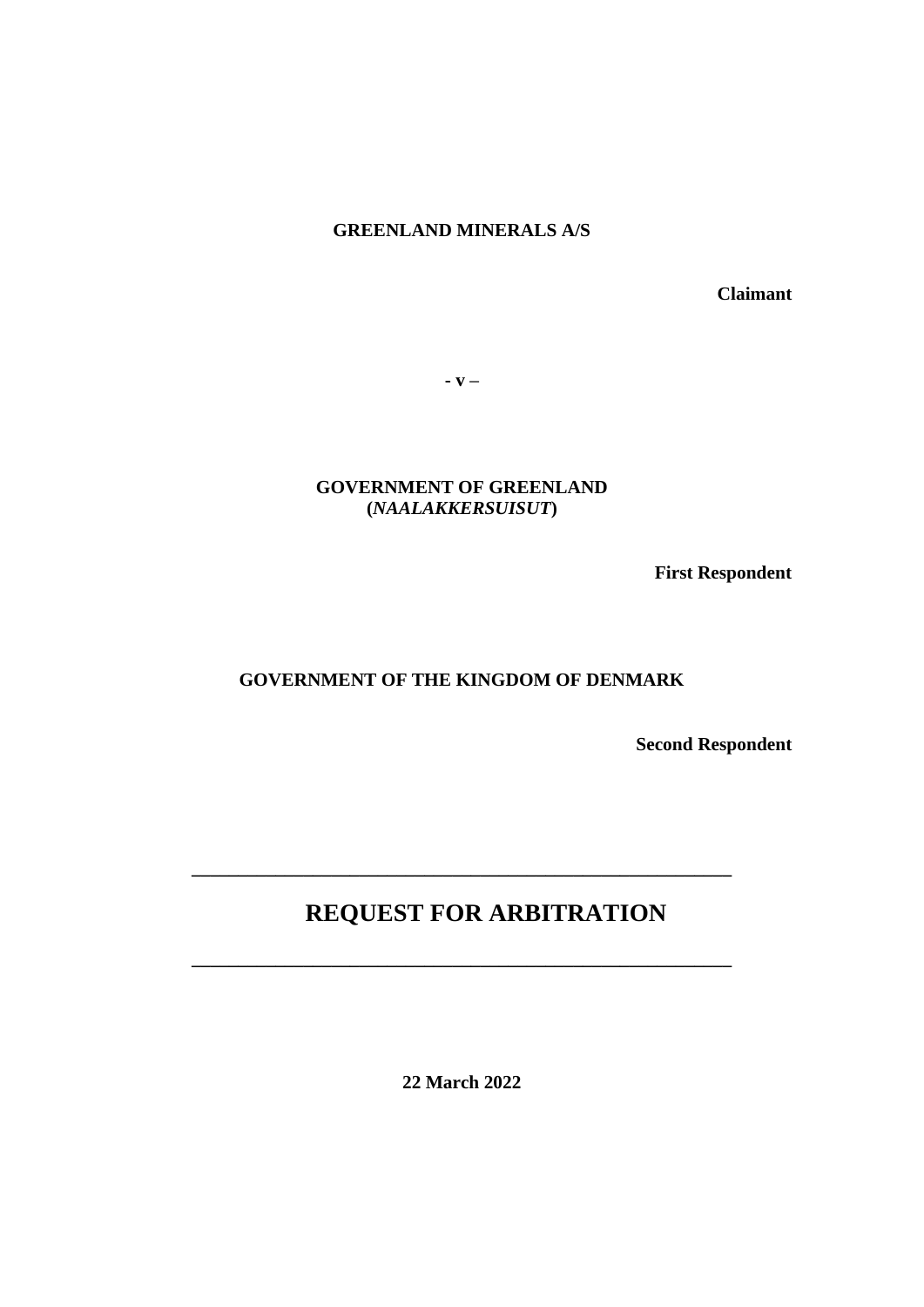#### **1. INTRODUCTION**

- 1.1 This request for arbitration ("**Request**") is issued on behalf of Greenland Minerals A/S ("**GMAS**" or the "**Claimant**"), pursuant to section 20 of the "*Standard Terms for Exploration Licences for Minerals (Excluding Hydrocarbons) in Greenland*" ("**Standard Terms**")<sup>1</sup>, and section 21 of the *Danish Arbitration Act 2005* (Act No. 553 of 24 June 2005 on Arbitration as amended) ("**Arbitration Act**"). GMAS is a subsidiary of Greenland Minerals Ltd ("**GML**"), an Australian public company listed on the Australian Securities Exchange ("**ASX**").
- 1.2 GMAS hereby submits to arbitration the dispute that has arisen between GMAS and the Government of Greenland ("**Naalakkersuisut**" or the "**First Respondent**") regarding questions concerning the Exploration Licence held by GMAS ("Exploration Licence")<sup>2</sup> for the Kvanefjeld or Kuannersuit rare earths project in southern Greenland ("**Project**" or "**Kvanefjeld**"). For reasons explained further below, the dispute concerning the Exploration Licence also arises between GMAS and the Government of the Kingdom of Denmark ("**Danish Government**" or the "**Second Respondent**"), which, though a non-signatory, is bound by the

<sup>1</sup> "*Standard Terms For Exploration Licences For Minerals (Excluding Hydrocarbons) in Greenland*" dated 16 November 1998. These Standard Terms have been amended by Addendum No. 1 of 10 September 2010 and Addendum No. 2 of 25 June 2013 (consolidated into "*Standard Terms For Exploration Licences For Minerals (Excluding Hydrocarbons) in Greenland*", at **(C-1)**), as well as by Addendum No. 3 to Standard Terms For Exploration Licences For Minerals (Excluding Hydrocarbons) in Greenland of 1 July 2014, at **(C-2)**.

<sup>2</sup> The exploration licence in question was originally granted as Licence No. 2005/17 ("*Exploration Licence for Rimbal Pty Ltd. for an Area at Nakkaalaaq in West Greenland*" dated May 2005 and executed 6 July 2005, at **(C-3)**), which was amended by "*Addendum No. 1 to Licence No. 2005/17 for an Area of Nakkaalaaq in West Greenland*" dated September 2006 and executed 19 December 2006, at **(C-4)**. Subsequently, Licence 2005/28 was granted as a separation of Licence No. 2005/17 ("*Exploration Licence for Rimbal Pty Ltd. for an Area at Nakkaalaaq North in West Greenland*" dated April 2007 and executed 14 June 2007, at **(C-5)**), which was amended by "*Addendum No. 1 to Licence No. 2005/28 for an Area at Naakkaalaaq in West Greenland*" dated June 2008 and executed 19 June 2008, at **(C-6)**. Licence No. 2005/28 was renewed as Licence 2010/02 ("*Renewal of exploration licence with exclusive exploration rights for Greenland Minerals & Energy (Trading) A/S for an area near Kuannersuit in Southwest Greenland*" dated February 2010 and executed 21 April 2010, at **(C-7)**), which was amended by "*Addendum no. 1 to licence 2010/02 for an area at Kuannersuit in South West Greenland*"' dated December 2011 and executed 6 January 2012, at **(C-8)**, by "*Addendum No. 2 to Exclusive Licence No. 2010/02 for Exploration of Minerals Concerning a Temporary Adjustment of the Minimum Yearly Exploration Expenses for 2015 and 2016*" dated December 2015 and executed 9 February 2016, at **(C-9)**, by "*Addendum No. 3 to Exclusive Licence No. 2010/02 for Exploration of Minerals Concerning a Temporary Adjustment of the Minimum Yearly Exploration Expenses for 2017*" dated May 2017 and executed 18 May 2017, at **(C-10)**, by "*Addendum no. 4 on renewal of exploration licence with exclusive exploration rights for Greenland Minerals and Energy A/S for the area Kuannersuit near in South Greenland*" dated June 2018 and executed 31 July 2018, at **(C-11)**, by "*Addendum no. 5 for exploration licence no. 2010/02 on change of Licencee's name*" dated September 2018 and executed 19 September 2018, at **(C-12)**, by "*Addendum No. 6 to Exclusive Licence No 2010/02 for Exploration of Minerals Concerning a Temporary Adjustment of the Minimum Yearly Exploration Expenses for 2018*" dated July 2018 and executed 13 August 2018, at **(C-13)**, and by "*Addendum no. 7 to exploration licence 2010-02 on change of licence period temporary adjustment of the yearly exploration expenses for 2020*" dated January 2021 and executed 1 February 2021, at **(C-14)**.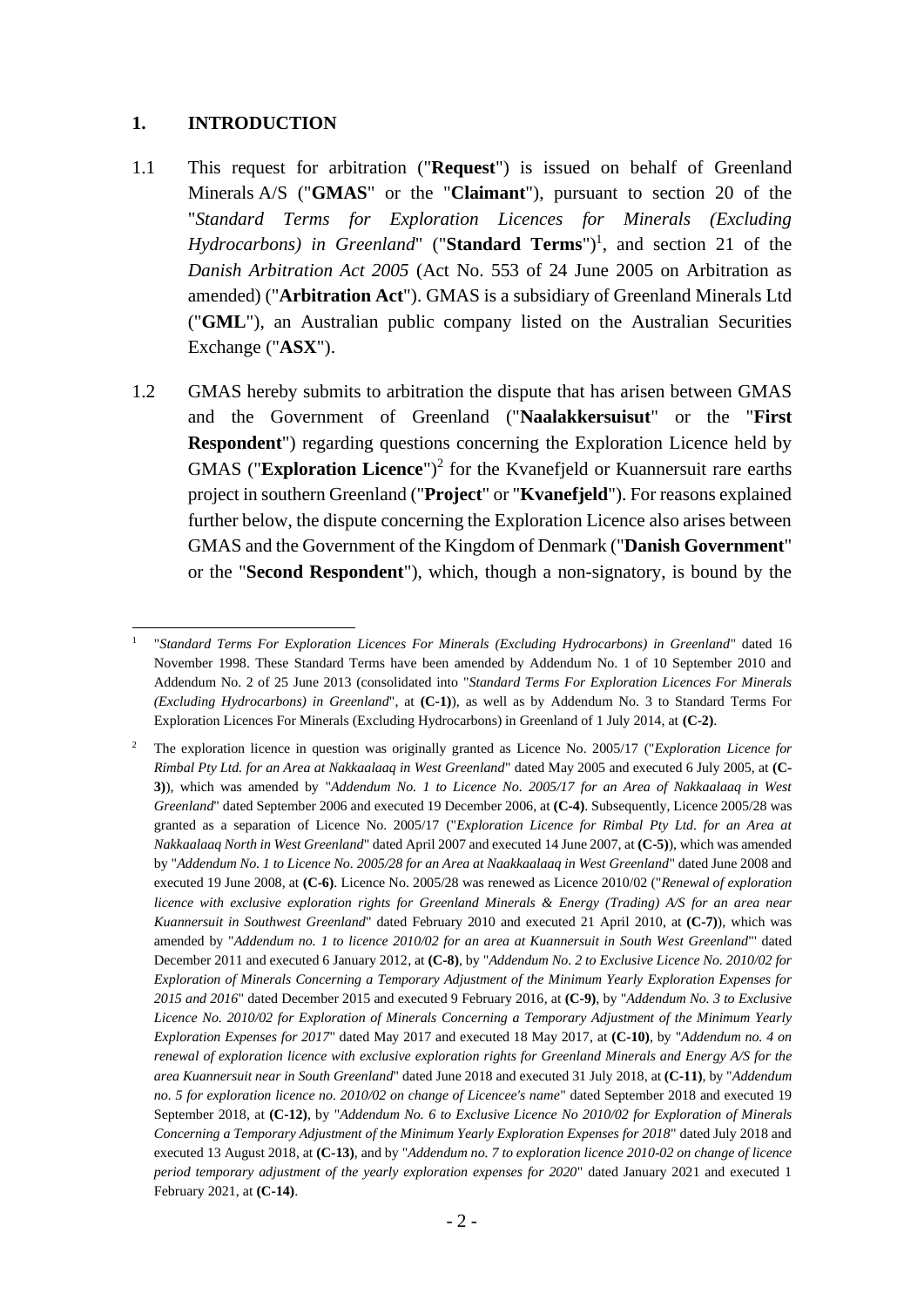arbitration agreement contained within the Exploration Licence, and has had relevant involvement in the Project and Exploration Licence.

- 1.3 This dispute arises out of targeted steps taken by the newly elected Naalakkersuisut in seeking to block the progress of the Project, after GMAS invested in and worked on the Project with the active support of previous governments for over 14 years. In 2021, Naalakkersuisut caused the promulgation of controversial legislation, in the form of Greenland Parliament Act No. 20 of 1 December 2021 to ban uranium prospecting, exploration and exploitation, etc. ("**Act No. 20**"). <sup>3</sup> Representatives of Naalakkersuisut have explained to GMAS that it will not be possible for the Project to proceed as planned, and GMAS' current application for an exploitation licence ("**Exploitation Licence Application**") will be refused because, although the focus of the Project is the extraction and exploitation of rare earth elements, it will also involve the extraction of uranium at a level above the 100 ppm (0.01%) limit stated in the new law.
- 1.4 GMAS is commencing this arbitration because there is currently a dispute as to GMAS' entitlements under the Exploration Licence and the applicable law, and GMAS wants to understand its prevailing entitlements. Hence, GMAS seeks a formal determination of the effect, if any, of Act No. 20 on GMAS' entitlement, under section 14 of the Standard Terms of the Exploration Licence, to the grant of an exploitation licence for the Project. In this regard, GMAS notes that aspects of Act No. 20 (and its preparatory works) indicate that Act No. 20 does *not* have the effect that representatives of Naalakkersuisut have stated to GMAS. These indicia include clear wording in the statute itself, which specify that it does *not*  apply to existing licences, and the preparatory works to the statute, which emphatically state that it does not apply to the extent that its application would result in an expropriation. Indeed, representatives of Naalakkersuisut have recently confirmed that Act No. 20 only applies to the extent that it does not amount to an expropriation.
- 1.5 It is clear from the statute and parliamentary records that Act No. 20 was the product of a delicate legislative process, in which legitimate questions were posed by several stakeholders regarding the effects of the proposed law, including whether it would have expropriatory effects. Indeed, allegations have recently been made in the Greenland Parliament that Naalakkersuisut concealed information in the legislative process, namely an external legal assessment regarding possible liability on the part of Naalakkersuisut if Act No. 20 were to be enacted. The product of this problematic legislative process is an incongruous

<sup>3</sup> Greenland Parliament Act No. 20 of 1 December 2021 to ban uranium, prospecting, exploration and exploitation, etc., at **(CL-1)**.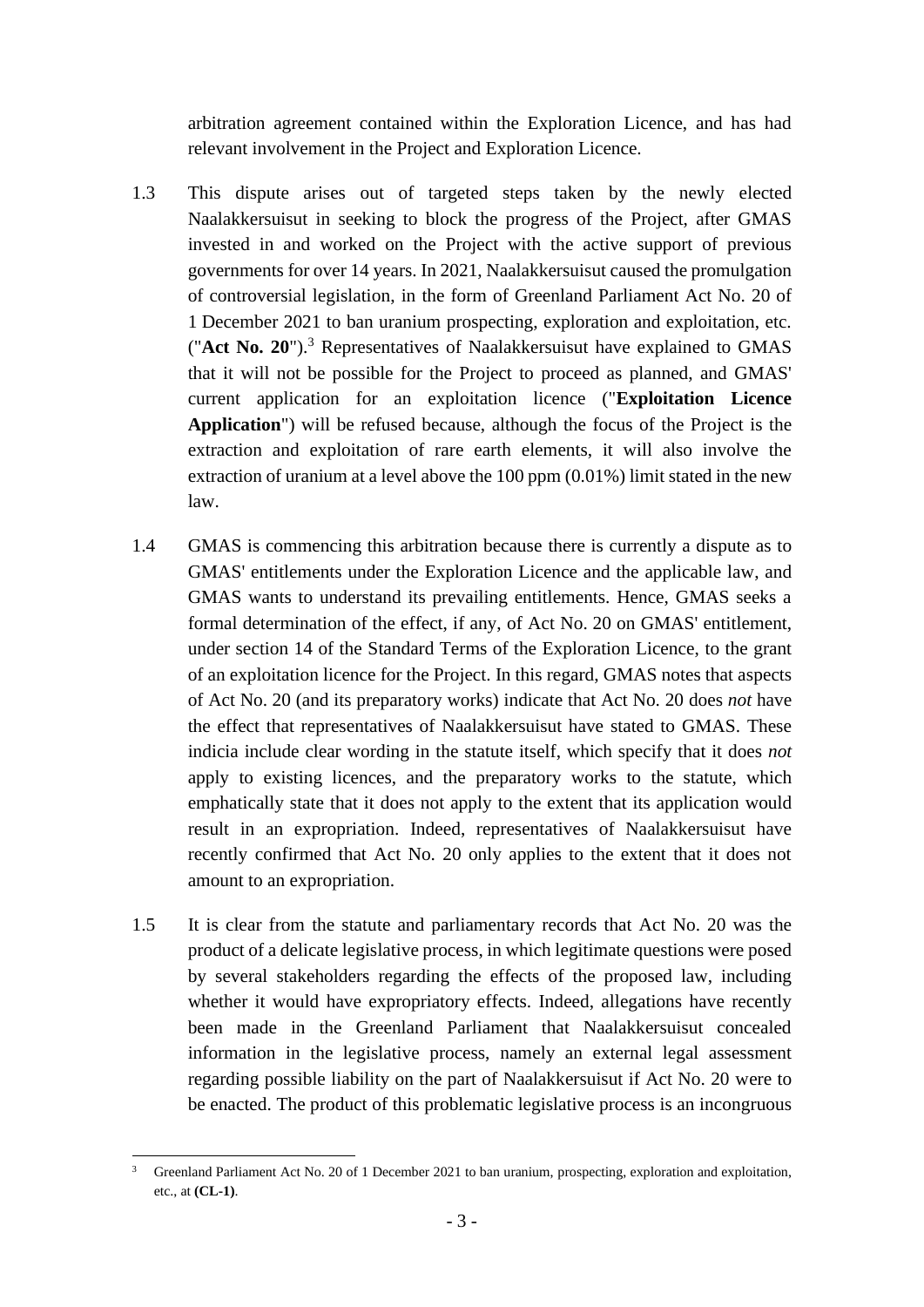statute that seeks to have it both ways: on the one hand, to eviscerate GMAS' entitlement to an exploitation licence for the Project, and on the other hand, to avoid the legal consequences of that evisceration – including liability for expropriation. This outcome is manifestly impermissible under the applicable law, including international law.

- 1.6 It is self-evident from the fact that Naalakkersuisut felt the need to embark upon this fraught legislative process, in order to make good on its election promise to stop the Project, that Naalakkersuisut was fully aware that it was under a legal obligation to grant GMAS an exploitation licence. Fundamentally, GMAS brings these proceedings to vindicate its entitlement to an exploitation licence or, if GMAS has been deprived of that entitlement in violation of the Exploration Licence and the applicable law, obtain damages.
- 1.7 The background to the dispute is provided below, along with the specific questions that GMAS poses for determination by the tribunal.

## **2. REFERRAL OF DISPUTE TO ARBITRATION**

- 2.1 By this Request, GMAS refers its dispute with Naalakkersuisut and the Danish Government to arbitration under section 20 of the Standard Terms of the Exploration Licence, and the Arbitration Act.
- 2.2 The Standard Terms are incorporated by reference into the Exploration Licence, which has been held by GMAS since June 2008. Section 20 of the Standard Terms sets out the regime for the resolution of disputes concerning the Exploration Licence. Naalakkersuisut has provided its consent to the referral of disputes to arbitration, in accordance with the terms of section 20 of the Standard Terms, which, relevantly, provide that:

"*disputes arising between the Government of Greenland and the licensee regarding questions concerning the licence will be finally decided upon by a board of arbitration, appointed pursuant to sections 2003-2006*."<sup>4</sup>

2.3 At the time the Exploration Licence (including the Standard Terms) was first issued in 2005, the regulation of mining in Greenland was the joint responsibility of Naalakkersuisut and the Danish Government (this system remained in place until  $2010$ .<sup>5</sup> In this period, administrative power over mineral resources was exercised by Naalakkersuisut under joint responsibility with the Danish Government. As part of this system, rights to revenue from mineral resources were

<sup>4</sup> "*Standard Terms For Exploration Licences For Minerals (Excluding Hydrocarbons) in Greenland*", at **(C-1)**, section 2002.

<sup>5</sup> See Danish Parliament Act No. 335 of 6 June 1991 on Mineral Resources, etc. in Greenland (consolidated with amendments into Consolidation Act No. 368 of 18 June 1998), at **(CL-2)**.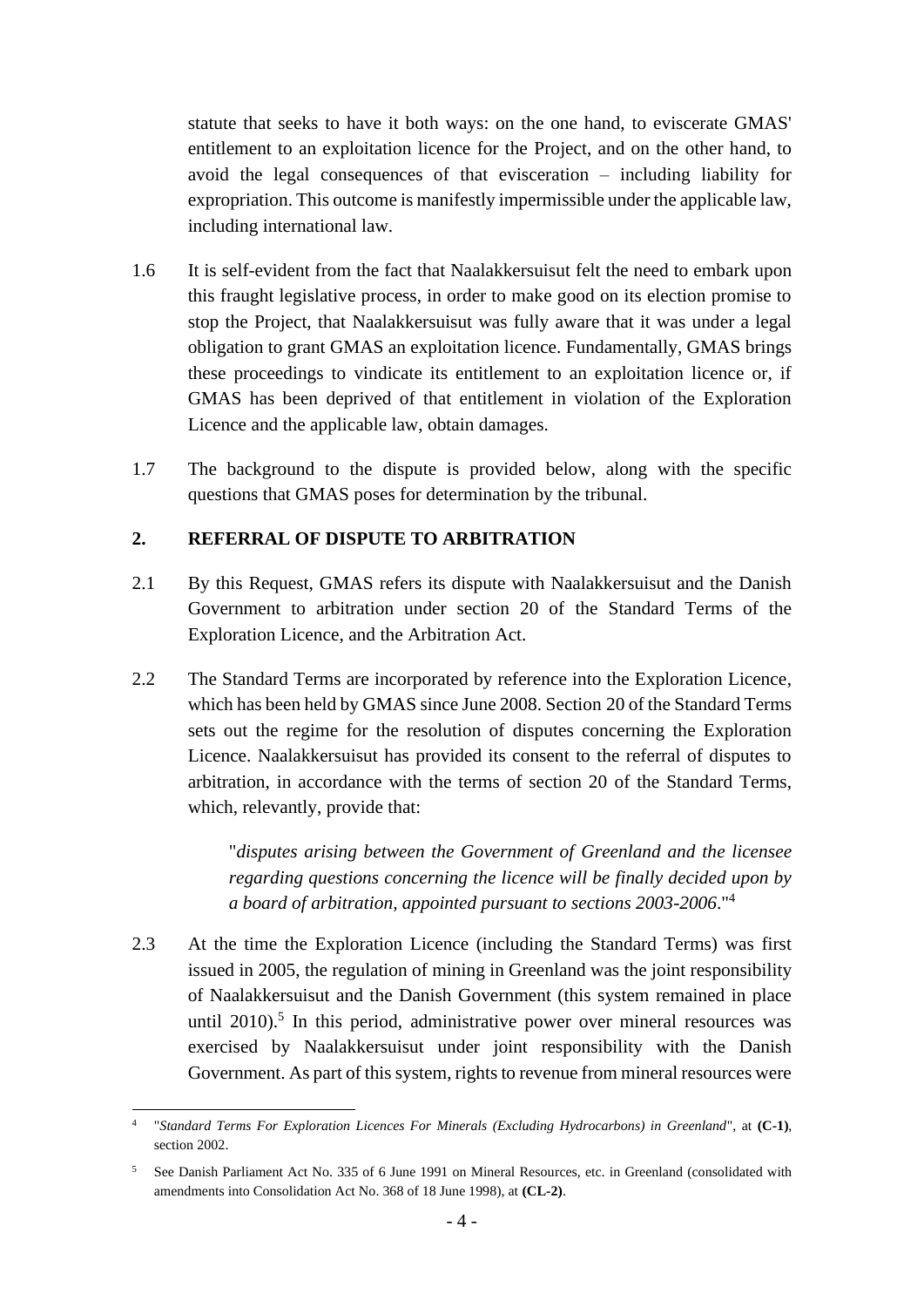shared between Greenland and Denmark.<sup>6</sup> In accordance with the then-prevailing Danish legislation, the Exploration Licence was granted with the agreement of both Naalakkersuisut and the Danish Government.<sup>7</sup> On this basis, and in view of (a) the broader political and sovereign interests of the Danish Government with respect to Greenland and its mineral resources since before 2007, and (b) the fact that the Danish Government was involved in the Exploration Licence and Project, GMAS submits that the Danish Government is bound by the arbitration agreement in section 20 of the Standard Terms of the Exploration Licence. The Danish Government is so bound by virtue of the following legal principles and doctrines under the applicable law(s): (i) implicit consent; (ii) agency; (iii) its status as a third-party beneficiary; (iv) estoppel and/or (v) attribution and State responsibility. Relevant conduct and involvement of the Danish Government in relation to the Exploration Licence and Project spans the period prior and subsequent to entry into the arbitration agreement.

2.4 Section 20 does not stipulate any period of negotiations between the parties before a dispute may be referred to arbitration. Therefore, the dispute is presently appropriate for referral to arbitration. GMAS notes, for the record, that it has unsuccessfully attempted to resolve this dispute through consultations with Naalakkersuisut.

## **3. PARTIES AND COUNSEL**

#### **(a) The Claimant**

3.1 GMAS is a company registered in Greenland with company registration number (CVR No.) 12449550 and its address at:

> Nuugaarmiunut 523B Postbox 156 3921 Narsaq Greenland

3.2 As noted above, GMAS is a subsidiary of GML, a public company incorporated in Australia. GML owns 39% of GMAS directly, and owns the remaining 61% indirectly, through Chahood Capital Limited (a company incorporated in the Isle of Man).

<sup>6</sup> See Danish Parliament Act No. 335 of 6 June 1991 on Mineral Resources, etc. in Greenland (consolidated with amendments into Consolidation Act No. 368 of 18 June 1998), at **(CL-2)**, section 22.

<sup>7</sup> See, for example, Danish Parliament Act No. 335 of 6 June 1991 on Mineral Resources, etc. in Greenland (consolidated with amendments into Consolidation Act No. 368 of 18 June 1998), at **(CL-2)**, sections 3 and 7.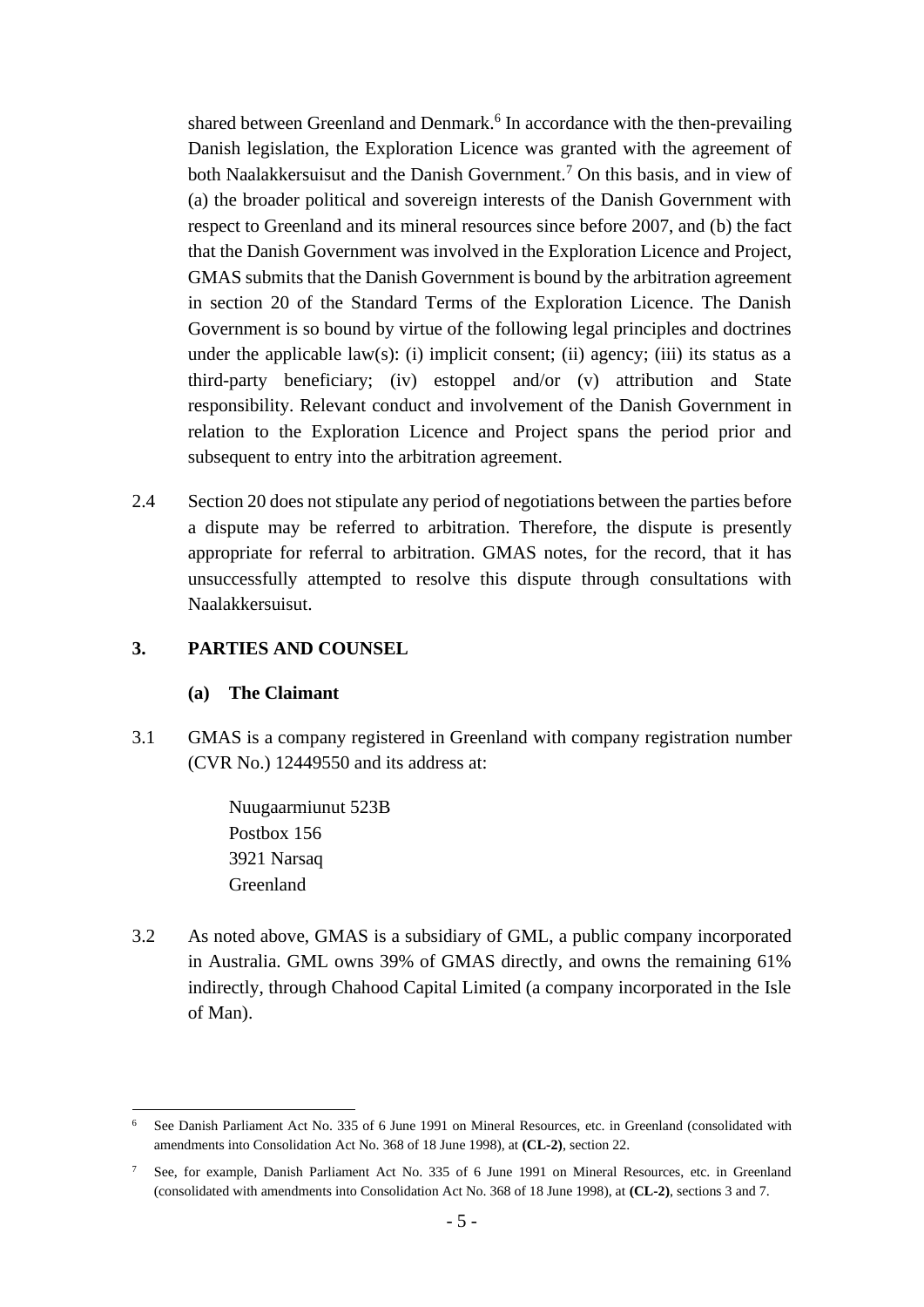3.3 GMAS is represented in this matter by Clifford Chance, by Bruun & Hjejle and by Plesner. GMAS requests that all communications concerning this arbitration be addressed to:

> **Dr Sam Luttrell** Partner Clifford Chance Level 7 190 St Georges Terrace Perth WA 6000 Australia Telephone: +61 8 9262 5555 Facsimile: +61 8 9262 5522 Email: sam.luttrell@cliffordchance.com projectGML@cliffordchance.com

## **Dr Moritz Keller**

Partner Clifford Chance Junghofstraße 14 60311 Frankfurt am Main Germany

Telephone: +49 69 719901

Facsimile: +49 69 7199 4000

Email: moritz.keller@cliffordchance.com

#### **Mr Audley Sheppard QC**

Partner Clifford Chance 10 Upper Bank Street London E14 5JJ United Kingdom

Telephone: +44 207006 1000

Facsimile: +44 207006 5555

Email: audley.sheppard@cliffordchance.com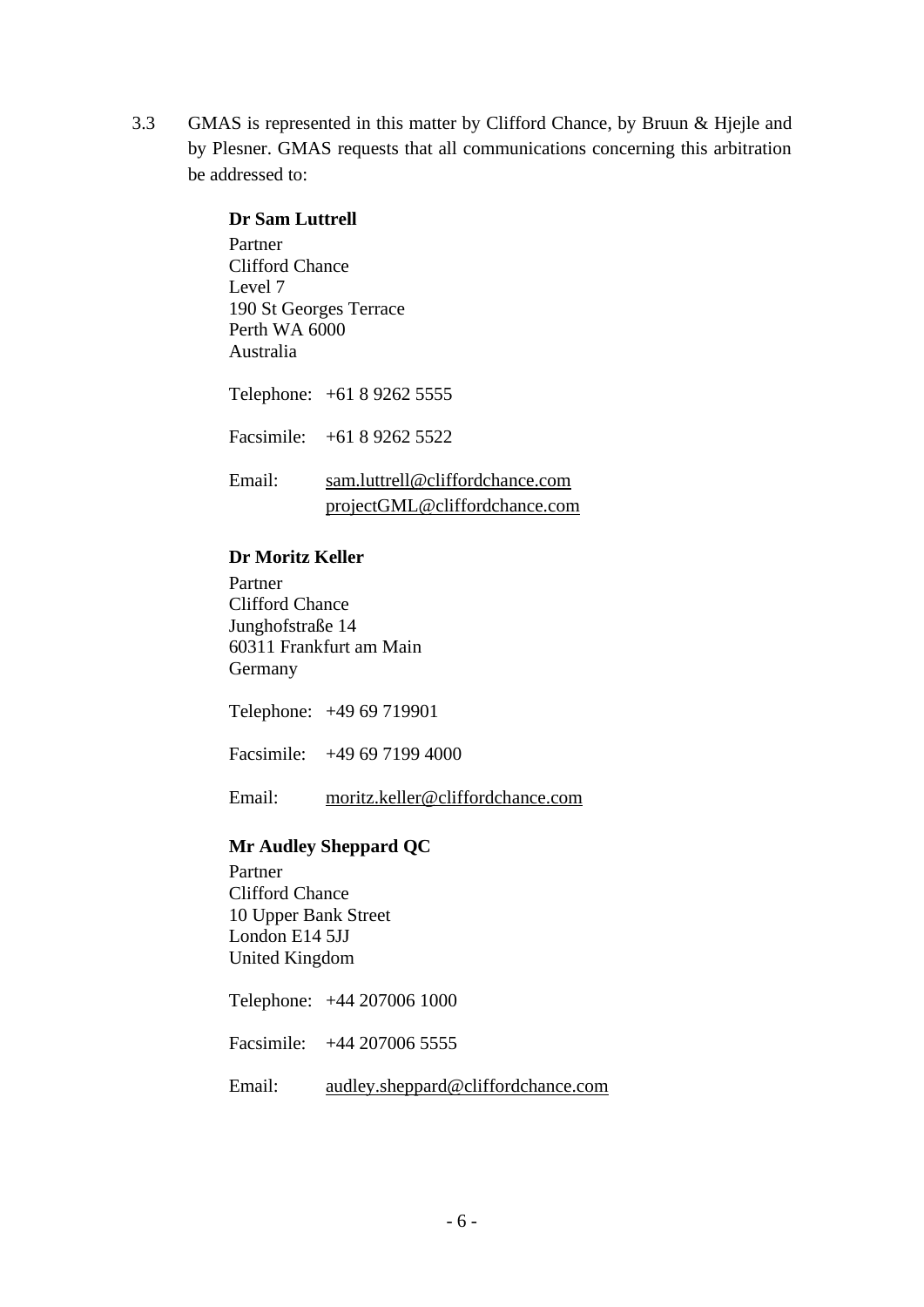#### **Dr Ole Spiermann**

Partner Bruun & Hjejle Advokatpartnerselskab Nørregade 21 1165 København K Denmark

Telephone: +45 30 18 87 55

Email: osp@bruunhjejle.dk

#### **Mr Lasse Mikkelsen**

Partner Bruun & Hjejle Advokatpartnerselskab Nørregade 21 1165 København K Denmark

Telephone: +45 21 83 53 06

Email: lmi@bruunhjejle.dk

#### **Mr Jimmy Skjold Hansen**

Partner Plesner Advokatpartnerselskab Amerika Plads 37 2100 Copenhagen Denmark

Telephone: + 45 36 94 11 53

Email: jsh@plesner.com

## **Mr Peter Schradieck**

Partner Plesner Advokatpartnerselskab Amerika Plads 37 2100 Copenhagen Denmark

Telephone: + 45 36 94 13 65

Email: psc@plesner.com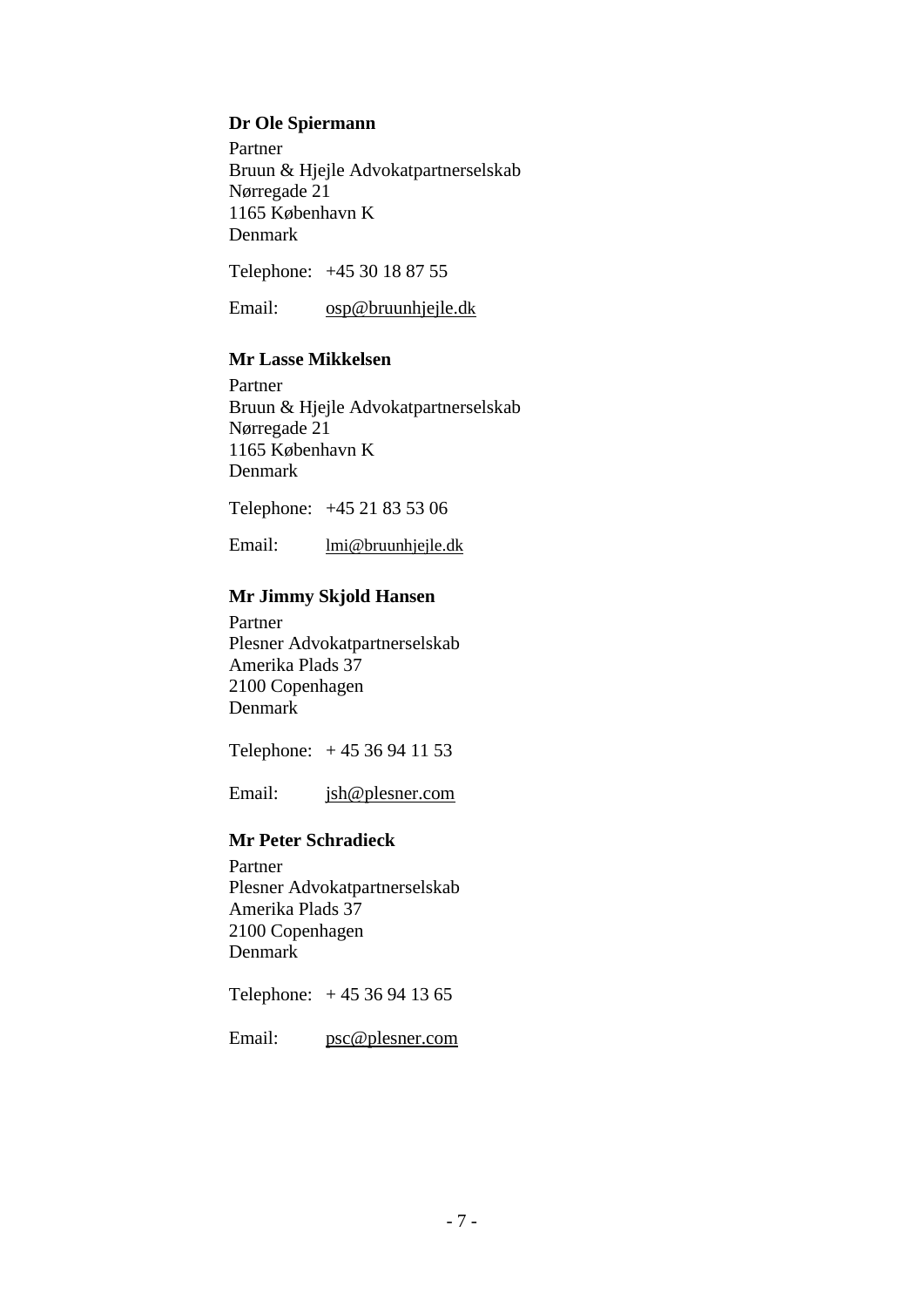#### **(b) The First Respondent**

3.4 Relevant details for the First Respondent (Naalakkersuisut) are:

#### **The Premier's Office**

Imaneq 4 P.O. Box 1015 3900 Nuuk Greenland

Telephone: +299 34 50 00

Email: govsec@nanoq.gl

#### **Ministry of Mineral Resources and Justice**

Imaneq 1A Box 930 3900 Nuuk Greenland

Telephone: +299 34 68 00

Email: ASN@nanoq.gl

**Ministry of Agriculture, Self-Sufficiency, Energy and Environment** Imaneq 1A,  $8<sup>th</sup>$  floor Postboks 1614 3900 Nuuk Greenland

Telephone: +299 34 50 00

Email: pan@nanoq.gl

3.5 The First Respondent is represented in this matter by Poul Schmith/Kammeradvokaten. Details of the First Respondent's legal representatives are as follows: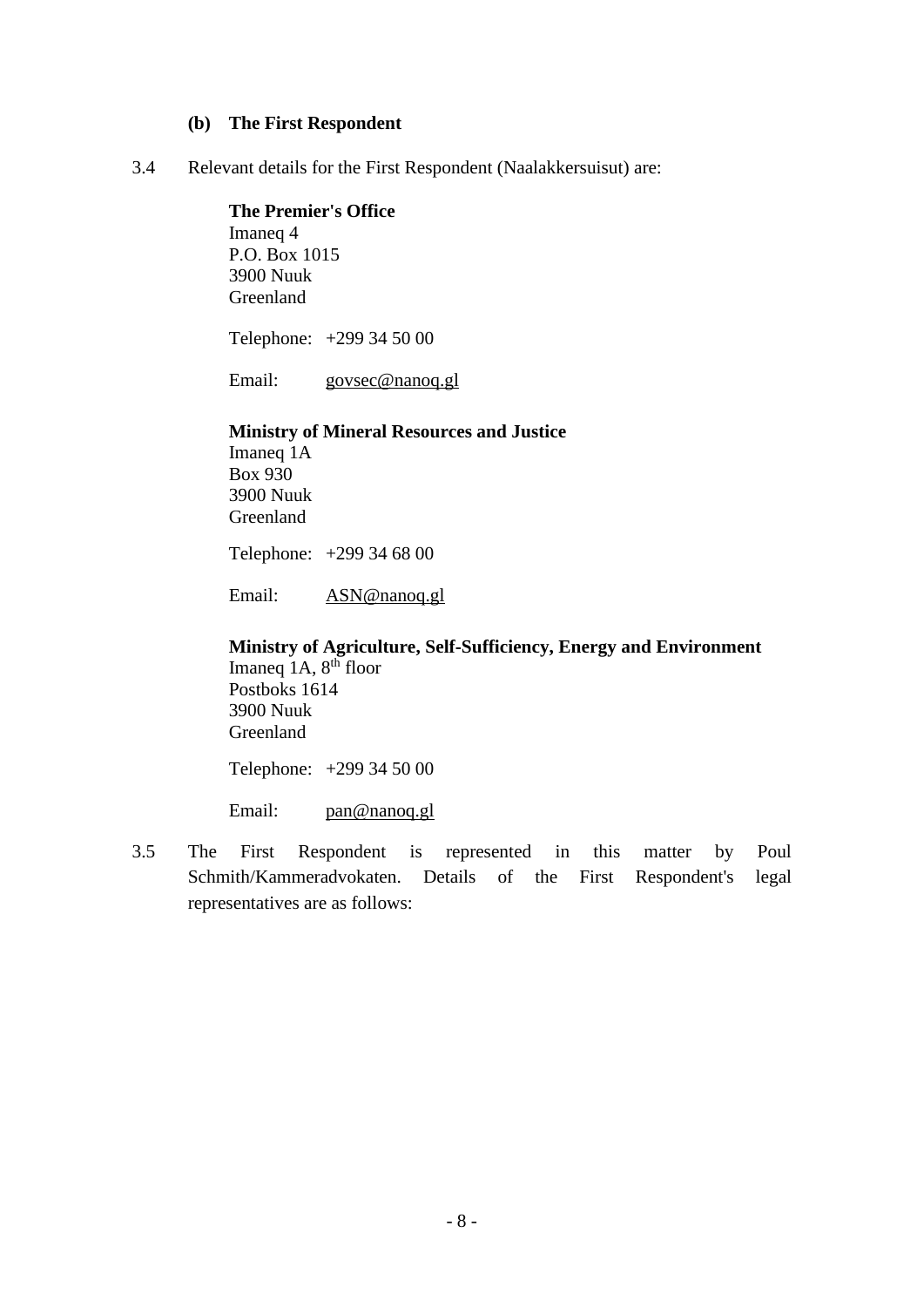#### **Poul Schmith/Kammeradvokaten**

Kalvebod Brygge 32 1560 København V Denmark

Attention: Paw Fruerland, Mads Mygind Bojsen Telephone: +45 33 15 20 10 Facsimile: +45 33 15 61 15 Email: pfj@kammeradvokaten.dk mabo@kammeradvokaten.dk

#### **(c) The Second Respondent**

3.6 Relevant details for the Second Respondent (Danish Government) are:

#### **The Prime Minister's Office**

Christiansborg Prins Jørgens Gård 11 1218 København K Denmark

Telephone: +45 33 92 33 00

Email: stm@stm.dk

#### **Ministry of Justice**

Slotsholmsgade 10 1216 København Denmark

Telephone: +45 72 26 84 00

Email:  $jm@jm.dk$ 

#### **Ministry of Climate, Energy and Utilities**

Holmens Kanal 20 1060 København K Denmark

Telephone: +45 33 92 28 00

Email: kefm@kefm.dk

3.7 The Claimant does not know if the Second Respondent is legally represented in this matter.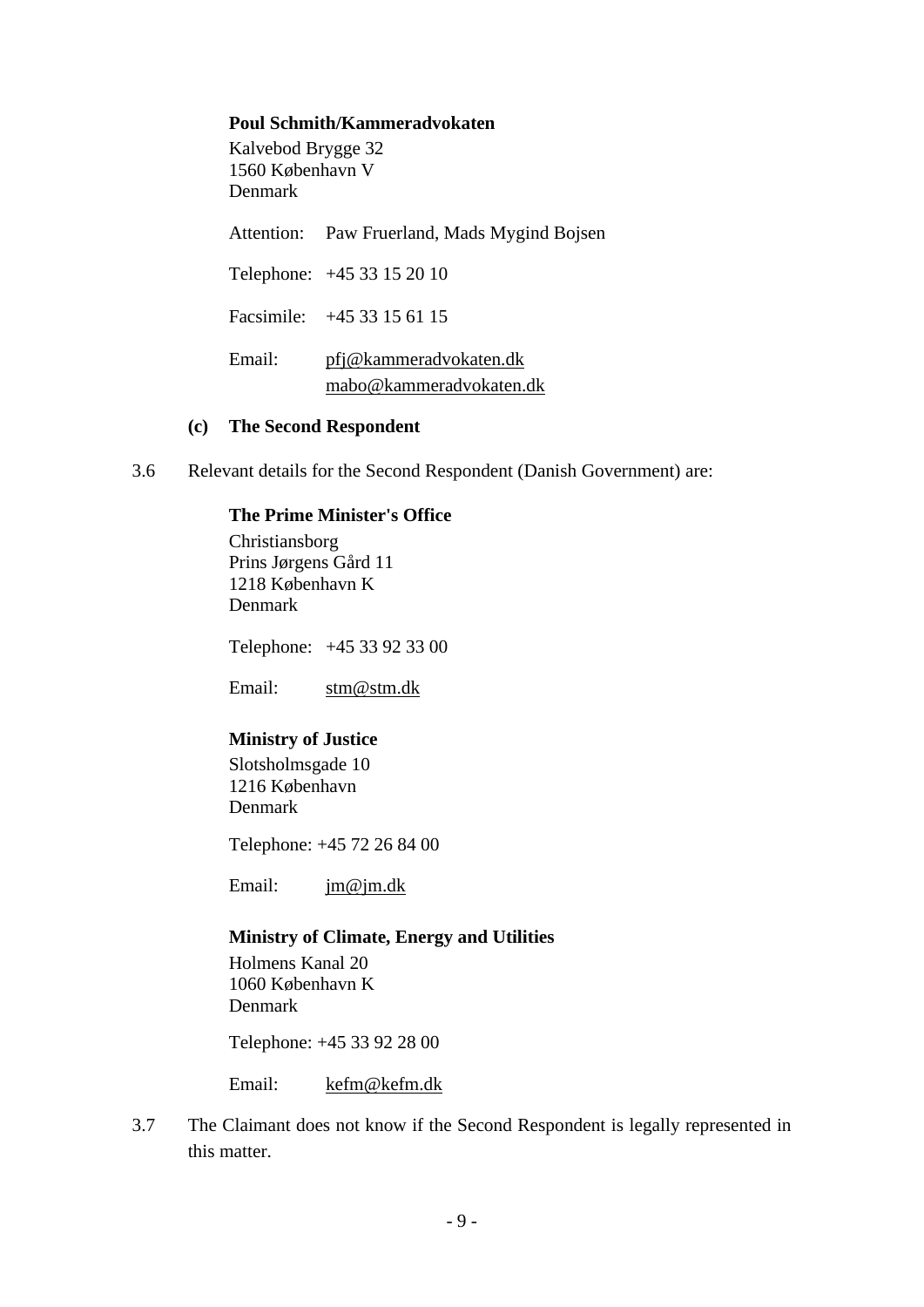## **4. BACKGROUND TO THE DISPUTE**

4.1 The Project at issue in this dispute is an advanced (development-stage), multi-element project, situated in southern Greenland.



- 4.2 Kvanefjeld is host to a vast ore body of rare earth elements, estimated in accordance with Australian resource reporting standards at 108 million tonnes of ore reserves and over 1 billion tonnes of mineral resources. The Project is expected to have an initial mine life of 37 years and to produce all commercially important rare earth elements, including neodymium, praseodymium, terbium and dysprosium. These rare earth elements – which are required in ever increasing volumes for low-carbon technologies such as electric vehicles and wind turbines – are the subject of intense competition amongst major economies, including China and the United States. In this context, Kvanefjeld is regarded as a globally significant technology metals project. As discussed below, the resource at Kvanefjeld also contains a small percentage of radioactive materials: uranium (approximately 0.03%), and thorium (approximately 0.07%).
- 4.3 GML first invested in the Project in 2007, through a joint venture arrangement with the Project's original proponent and the original holder of the Exploration Licence. The Exploration Licence was transferred to GMAS with government approval in June 2008.<sup>8</sup> Since GML acquired rights to the Project, the Exploration Licence has been renewed in accordance with the prevailing legislation multiple

<sup>8</sup> See "*Addendum No. 1 to Licence No. 2005/28 for an Area at Naakkaalaaq in West Greenland*" dated June 2008 and executed 19 June 2008, at **(C-6)**, and Danish Parliament Act No. 335 of 6 June 1991 on Mineral Resources, etc. in Greenland (consolidated with amendments into Consolidation Act No. 368 of 18 June 1998), at **(CL-2)**, section 27.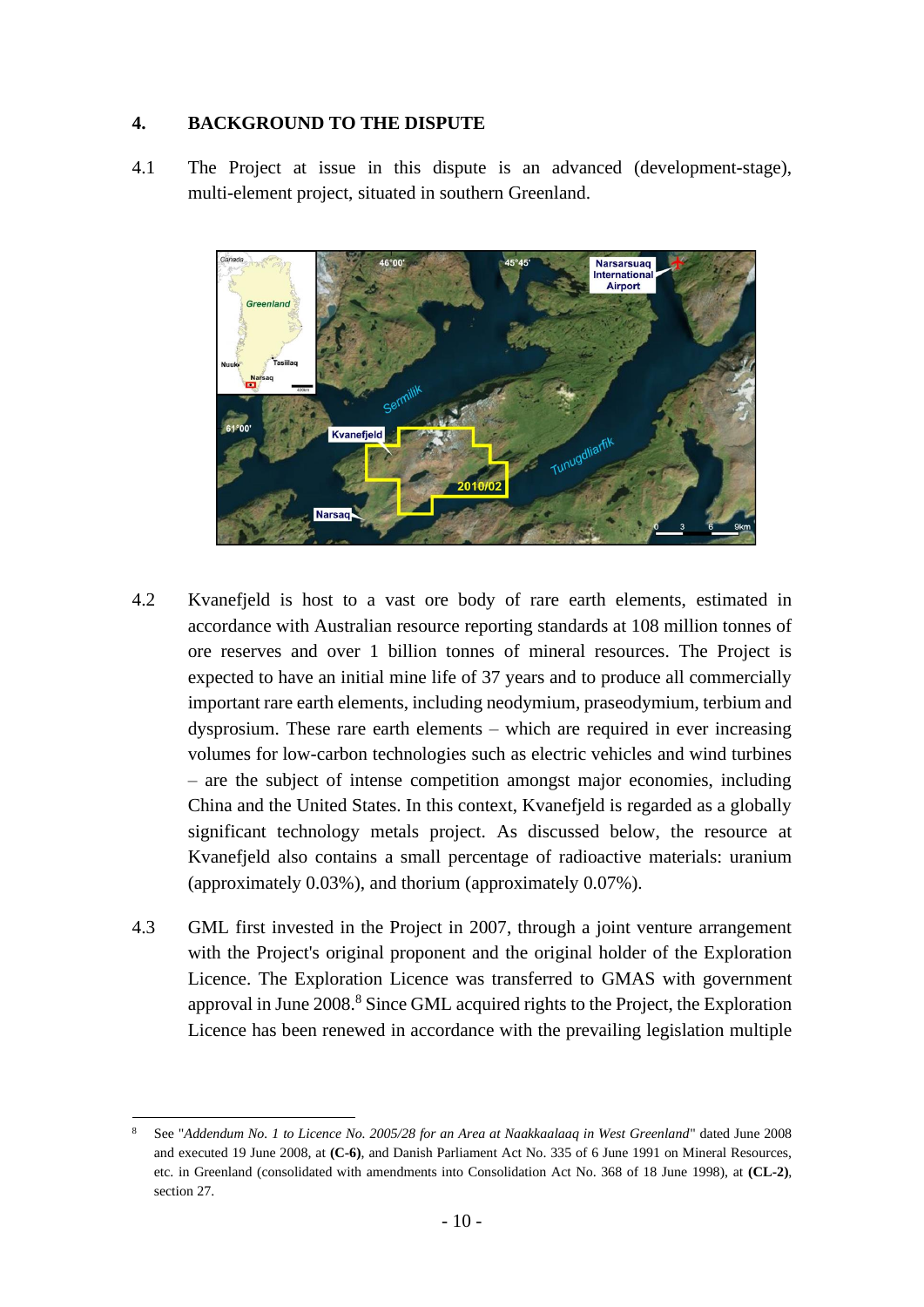times, in April 2010,<sup>9</sup> in April 2015,<sup>10</sup> in July 2018,<sup>11</sup> and (most recently) in February 2021.<sup>12</sup>

- 4.4 From the time of GML's initial investment, the Exploration Licence has included section 14 of the Standard Terms, which, relevantly, states:
	- "*1401.* […] *the licensee is entitled to be granted an exploitation licence under articles 7 and 15 subsection 2 of the Mineral Resources Act. The exploitation licence will be granted as indicated in sections 1402* [to] *1408.*
	- […]
	- *1404. The exploitation licence will cover the same mineral resources as covered by the exploration licence.*
	- *1405. The exploitation licence will be granted for a period of 30 years from the signing by the Government of Greenland*. […]"
- 4.5 This entitlement to an exploitation licence was and is enshrined in statute. At the statutory level, this entitlement was originally conferred in an exercise of power under Danish legislation.<sup>13</sup> The entitlement was subsequently recognised and affirmed by Greenlandic legislation, namely through the enactment of the Greenland Parliament Act No. 7 of 7 December 2009 on mineral resources and mineral resources activities ("**Mineral Resources Act 2010**"), which entered into force on 1 January  $2010<sup>14</sup>$  The source of this entitlement is relevant to responsibility of the Danish Government in these proceedings, as is the fact that the Danish Government stood to, and continues to stand to, $15$  benefit financially from mining activities in Greenland, including the Claimant's Project.

<sup>9</sup> "*Renewal of exploration licence with exclusive exploration rights for Greenland Minerals & Energy (Trading) A/S for an area near Kuannersuit in Southwest Greenland*" dated February 2010 and executed 21 April 2010, at **(C-7)**.

<sup>&</sup>lt;sup>10</sup> "Renewal of exploration licence with exclusive exploration rights for Greenland Minerals and Energy (Trading) *A/S for an area near Kuannersuit in South Greenland*" dated March 2015 and executed 8 April 2015, at **(C-15)**.

<sup>&</sup>lt;sup>11</sup> "Addendum no. 4 on renewal of exploration licence with exclusive exploration rights for Greenland Minerals and *Energy A/S for the area Kuannersuit near in South Greenland*" dated June 2018 and executed 31 July 2018, at **(C-11)**.

<sup>&</sup>lt;sup>12</sup> "Addendum no. 7 to exploration licence 2010-02 on change of licence period temporary adjustment of the yearly *exploration expenses for 2020*" dated January 2021 and executed 1 February 2021, at **(C-14)**.

<sup>&</sup>lt;sup>13</sup> Danish Parliament Act No. 335 of 6 June 1991 on Mineral Resources, etc. in Greenland (consolidated with amendments into Consolidation Act No. 368 of 18 June 1998), at **(CL-2)**, section 15.

<sup>14</sup> Greenland Parliament Act No. 7 of 7 December 2009 on mineral resources and mineral resources activities, at **(CL-3)**, section 29.

<sup>15</sup> See Chapter 3 of the Danish Parliament Act No. 473 of 12 June 2009 on Greenland Self-Government, at **(CL-4)**.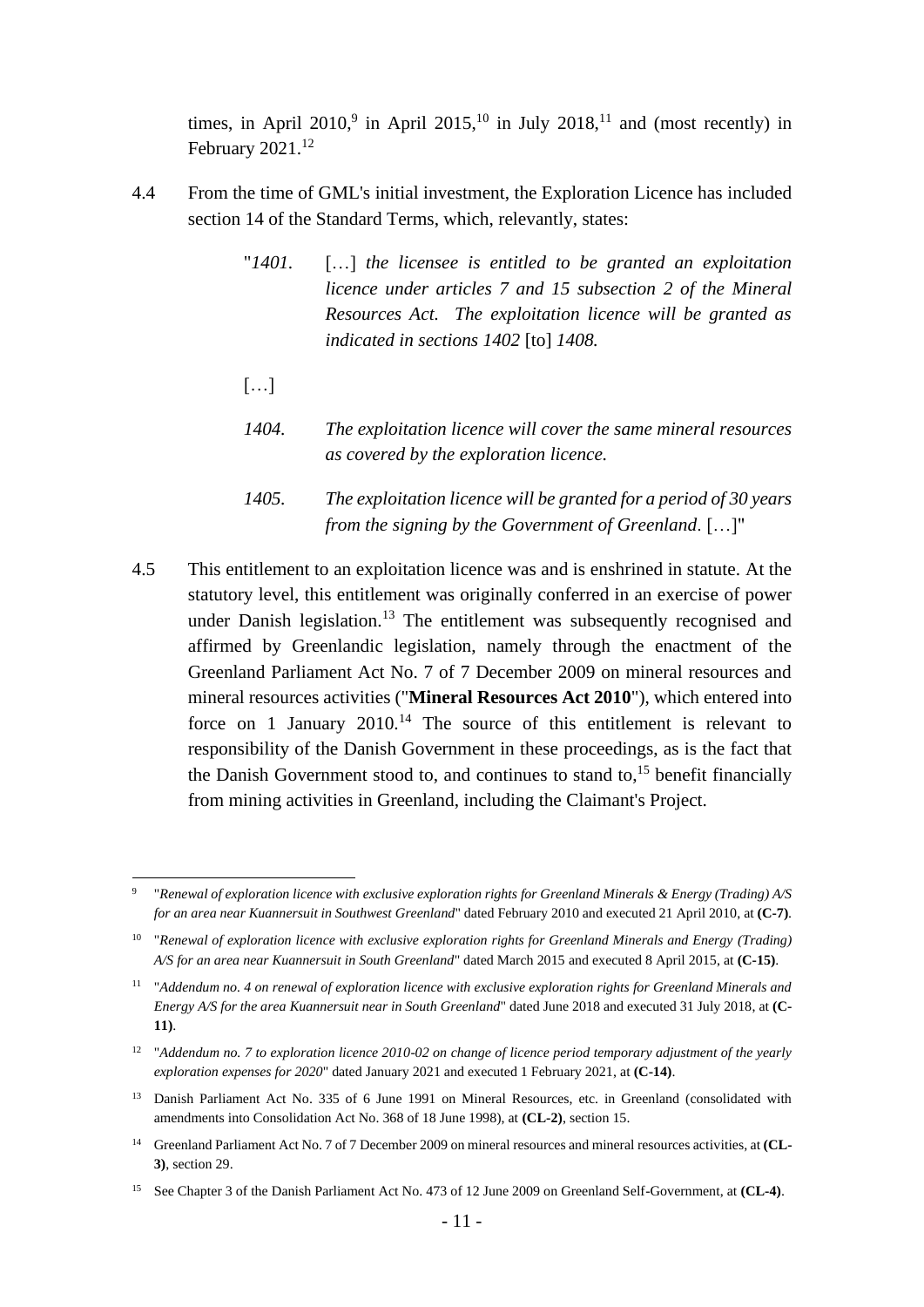- 4.6 The Claimant notes that, from the Exploration Licence's inception, it included the arbitration agreement contained in section 20 of the Standard Terms (discussed in Part 2 above), which has remained part of the Exploration Licence ever since, with no change to its wording.
- 4.7 At the time that GML initially invested, the policy of the Greenland Bureau of Minerals and Petroleum ("**BMP**") was to permit the exploitation of all commercially viable mineral deposits falling within the exploration area. From an early stage, as a result of exploration results and other information provided or published by GMAS and GML, it was known by Greenlandic authorities that exploitation of any mineral in the ore body at the Project would necessarily require extraction of uranium at its naturally occurring concentration level. Indeed, the presence of uranium at Kvanefjeld has been known to the Greenlandic and Danish Governments since at least the 1950s.
- 4.8 In the period since GML made its initial 2007 investment a period in which Greenland has sought to diversify its economy by supporting mining activities and to gain greater independence from Denmark – GML has been a long-term and high-profile investor in Greenland. At the invitation of successive governments of Greenland, GML representatives have participated in, and presented at, investment conventions hosted in Greenland, as well as promoted Greenland as a mining investment destination internationally. Representatives of the Danish Government were aware of these investment promotion activities and indeed participated in certain of the events concerned. For example, at the invitation of Naalakkersuisut and the Danish Government, GML hosted the Director General of the International Atomic Energy Agency ("**IAEA**") at the Project site, accompanied by the then Premier of Greenland, Kim Kielsen, and the Danish Ambassador to Austria – as part of this initiative, the Director General also visited Copenhagen, meeting with various Danish officials, $16$  including the Danish Minister for Foreign Affairs to discuss cooperation between Denmark and Greenland in relation to the Project.<sup>17</sup>

<sup>&</sup>lt;sup>16</sup> These included members of the Danish Parliament's Foreign Affairs Committee, and officials from the Danish Emergency Management Agency and Danish Health Authority.

<sup>17</sup> GML ASX Company Announcement dated 15 May 2017, at **(C-16)**.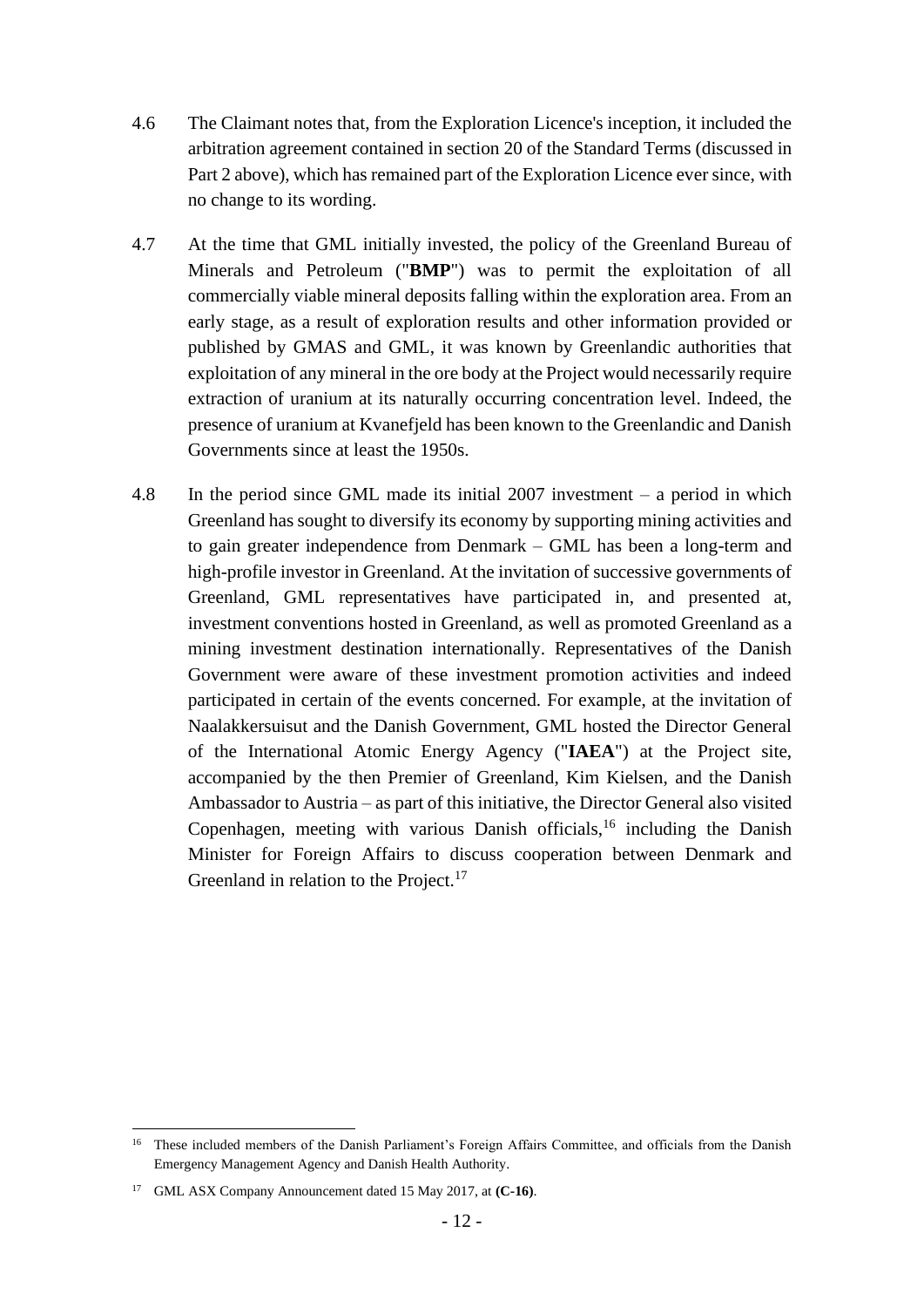

Delegation members at the base of the Narsaq valley, following a visit to the Kvanefield project area. From left: Jakob Rohmann Hard (Chief of Protocol, Foreign Department, Greenland), Liselotte Plesner (Danish Ambassador, Vienna), Nuka Møller (Greenland Business), Jørn Skov Nielsen (Deputy Minister, Industry Trade and Labour, Greenland), Kim Kielsen (Greenland Premier), John Mair (Managing Director, GMEL), Yukiya Amano (Director General, IAEA).

- 4.9 Naalakkersuisut has consistently treated the Project proponent and licence holder as, in substance, GML, generally addressing GML and GMAS collectively as "*Greenland Minerals*" or "**GM**". GM has had extensive direct engagement with both Naalakkersuisut and the Danish Government over the life of the Project. Amongst other things, GM has enjoyed an open dialogue with both governments and other stakeholders regarding the uranium component of the Project. GM conducted regular community consultations in relation to the Project and maintained a high level of transparency regarding its intentions for the Project and key features such as environmental and social impacts.
- 4.10 GM and its activities enjoyed the support of successive Greenlandic governments, which implemented various initiatives to create a regulatory framework to promote mining, including to permit the extraction of uranium – at least as a by-product in multi-element projects such as Kvanefjeld.<sup>18</sup> The economic significance of GM's Project was a key consideration in Naalakkersuisut taking these enabling measures: GML has announced estimates, through realisation of the Project, of US\$235 million in taxes and royalties to Greenland's economy and the creation of 330 local jobs during the operations phase.
- 4.11 The promulgation of Act No. 20 (the first ever legislative measure taken by Greenland to prohibit uranium mining, or indeed to specifically limit exploration

<sup>&</sup>lt;sup>18</sup> These included initiatives by the Inuit Ataqatigiit party, which is the current lead coalition partner in Naalakkersuisut and was the lead coalition partner between June 2009 and March 2013.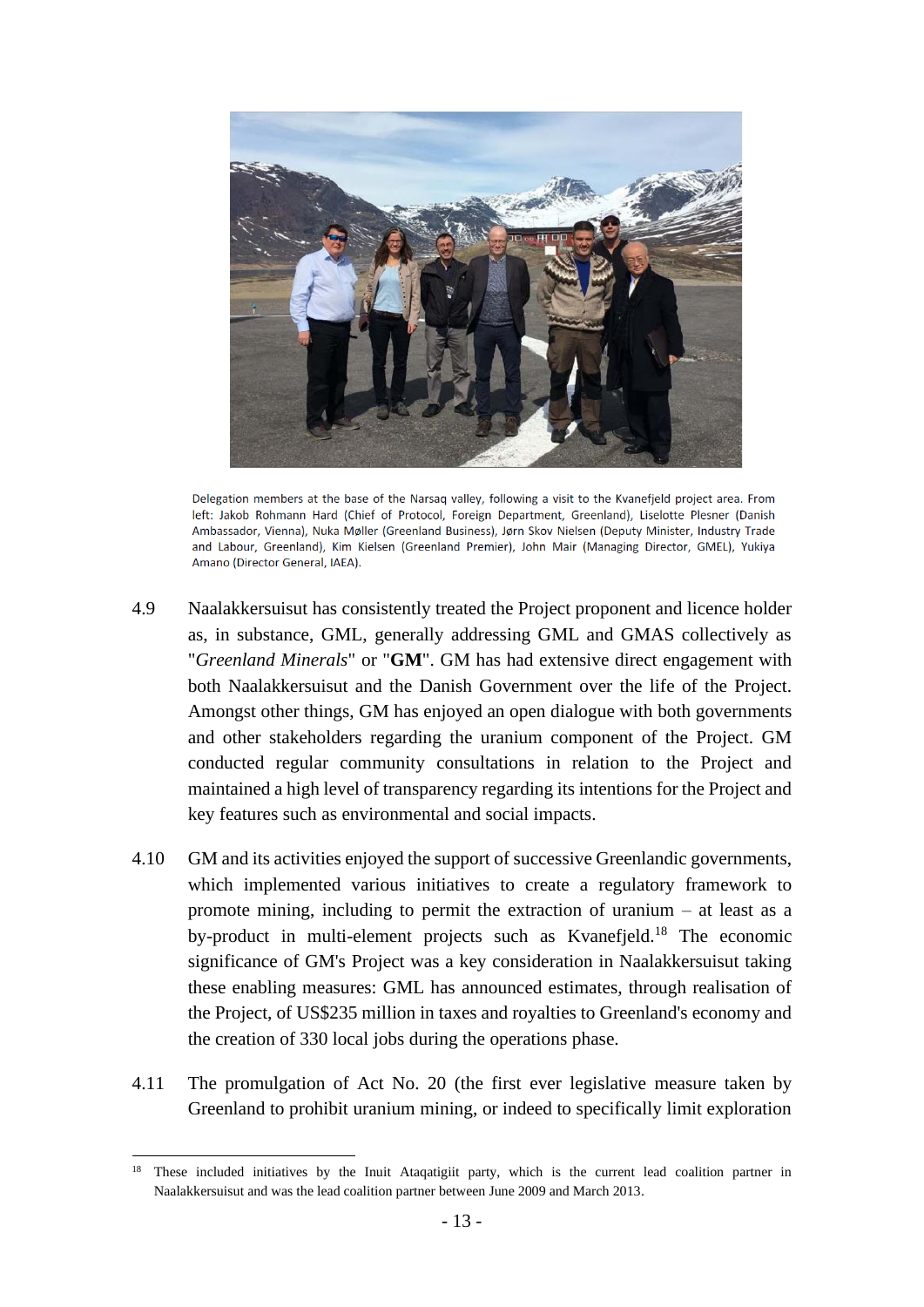or exploitation in connection with radioactive materials) therefore marked a major shift in Greenland's historic posture towards uranium mining. In a period dating back to the early days of GM's investment in Greenland, Naalakkersuisut adopted a series of measures, both with respect to uranium mining generally and Kvanefjeld specifically, that were intended to clear a path for the development of the Project. These measures were taken to attract and provide comfort to mining investors (such as GM), in the recognition that the development of a mining industry in Greenland was critical to the attainment of Greenland's goal of economic independence from Denmark. The significance of GM in this context (as the proponent of the ground-breaking Kvanefjeld Project) is clear from the fact that many of the measures in question were crafted in consultation with GM. By virtue of these measures, GM became entitled (under section 14 of the Standard Terms of the Exploration Licence) to an exploitation licence that permitted extraction of uranium as a by-product to the rare earths that were the primary mineral target of the Project. These governmental measures, taken with input from Danish authorities, included the following:

- 4.11.1 In December 2008, the Greenland Parliament reached an in-principle agreement in favour of granting licences to exploit radioactive elements as a by-product (where uranium oxide levels in the resource were limited to 0.1%) – in the course of reaching this agreement, specific reference was made to uranium as a by-product of mining at the Project.
- 4.11.2 On 10 September  $2010$ , <sup>19</sup> the Standard Terms were amended to allow for the approval (by the BMP) of exploration of minerals containing radioactive elements above background levels, for use in feasibility studies. Such approval was granted for the Project in December 2010. This amendment was based, at least in part, on discussions between GM and Naalakkersuisut and was made with a view to providing a pathway and framework for the Project, including its uranium component, to proceed to development, including by performing necessary feasibility assessments. In these discussions, Naalakkersuisut represented to GM that an exploitation licence could be issued to develop a Project operation that would produce rare earth elements, uranium and zinc.<sup>20</sup>
- 4.11.3 In 2012,<sup>21</sup> following an agreement reached in late 2011, the terms of the Exploration Licence were extended by addendum to also cover exploration of radioactive elements, including uranium ("**2012**

<sup>19</sup> See sections 709 to 711 of the"*Standard Terms For Exploration Licences For Minerals (Excluding Hydrocarbons) in Greenland*", at **(C-1)**, which were inserted by this amendment.

<sup>&</sup>lt;sup>20</sup> This was subject to satisfaction of relevant requirements in the Mineral Resources Act 2010.

<sup>21</sup> "*Addendum no. 1 to licence 2010/02 for an area at Kuannersuit in South West Greenland*"' dated December 2011 and executed 6 January 2012, at **(C-8)**.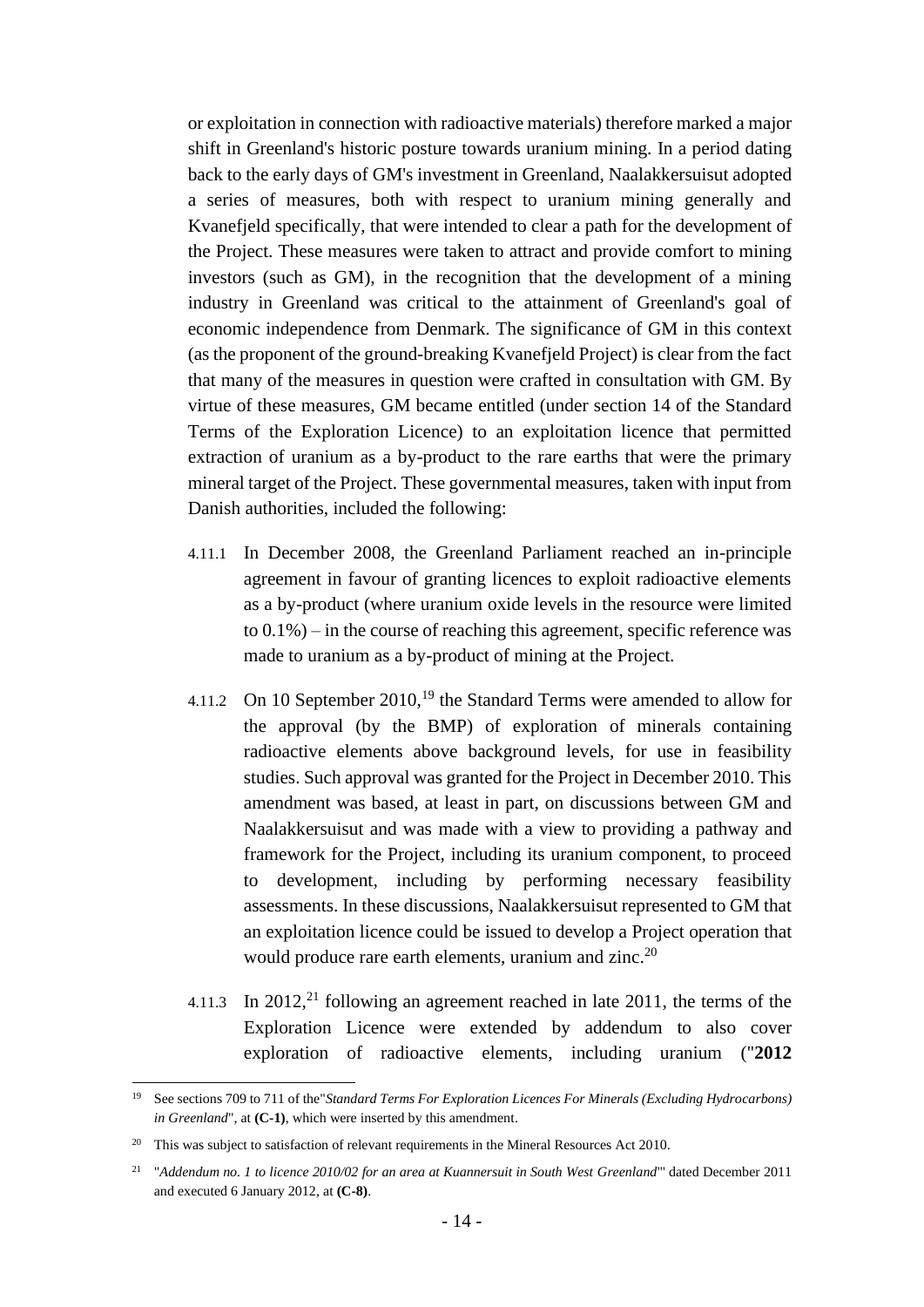**Addendum**"). The 2012 Addendum recorded GM's right to apply for an exploitation licence to carry out uranium exploitation for commercial purposes. This reflected GM's entitlement (including under statute) to the grant of such an exploitation licence. Certainly, the 2012 Addendum did nothing to disturb or condition GM's existing entitlement to an exploitation licence that, at least, permitted the exploitation of nonradioactive elements and any incidental extraction of uranium for treatment as a by-product for non-commercial purposes. The 2012 Addendum to the Exploration Licence was intended to provide greater clarity before GM embarked upon reporting needed for an exploitation licence for the Project. It was on this basis that GM proceeded, including in subsequently acquiring 100% of the rights to the Project.

- 4.11.4 In early 2013, Greenland assumed additional obligations regarding the safeguarding of activities relating to nuclear material under an agreement with the IAEA. The Danish Government was responsible for Greenland assuming these obligations, which were to be discharged, on the international plane, through the Kingdom of Denmark.<sup>22</sup> This represented a further positive step towards the increasing accommodation of radioactive materials in Greenland, consistent with future export avenues.
- 4.11.5 In October 2013, the Greenland Parliament passed an in-principle agreement to the effect that no limit would exist on the content of radioactive elements in connection with exploration and exploitation, including other than as a by-product. In recent consultations with GM, representatives of Naalakkersuisut described the period prior to this legislation as a period of a "*zero-tolerance policy*" on uranium, although the source and content of any such policy remain to be articulated by Naalakkersuisut.<sup>23</sup>
- 4.11.6 In January 2016, the Greenlandic and Danish governments entered into a suite of agreements regarding Denmark and Greenland's cooperation in relation to the extraction and export of uranium from Greenland. This framework ensured the future export of uranium from Greenland and, therefore, was significant for GM and the Project.

<sup>&</sup>lt;sup>22</sup> See Protocol Additional to the Agreement between the Government of the Kingdom of Denmark and the International Atomic Energy Agency for the Application of Safeguards in Connection with the Treaty on the Non-Proliferation of Nuclear Weapons (INFCIRC/176/Add.1).

<sup>23</sup> Indeed, some observers have questioned whether this was a "*policy that never really existed*". See, for example, Danish Institute for International Studies "*Governing Uranium in the Danish Realm*" (DIIS Report 2015:17), at **(C-17)**, pp. 14-17.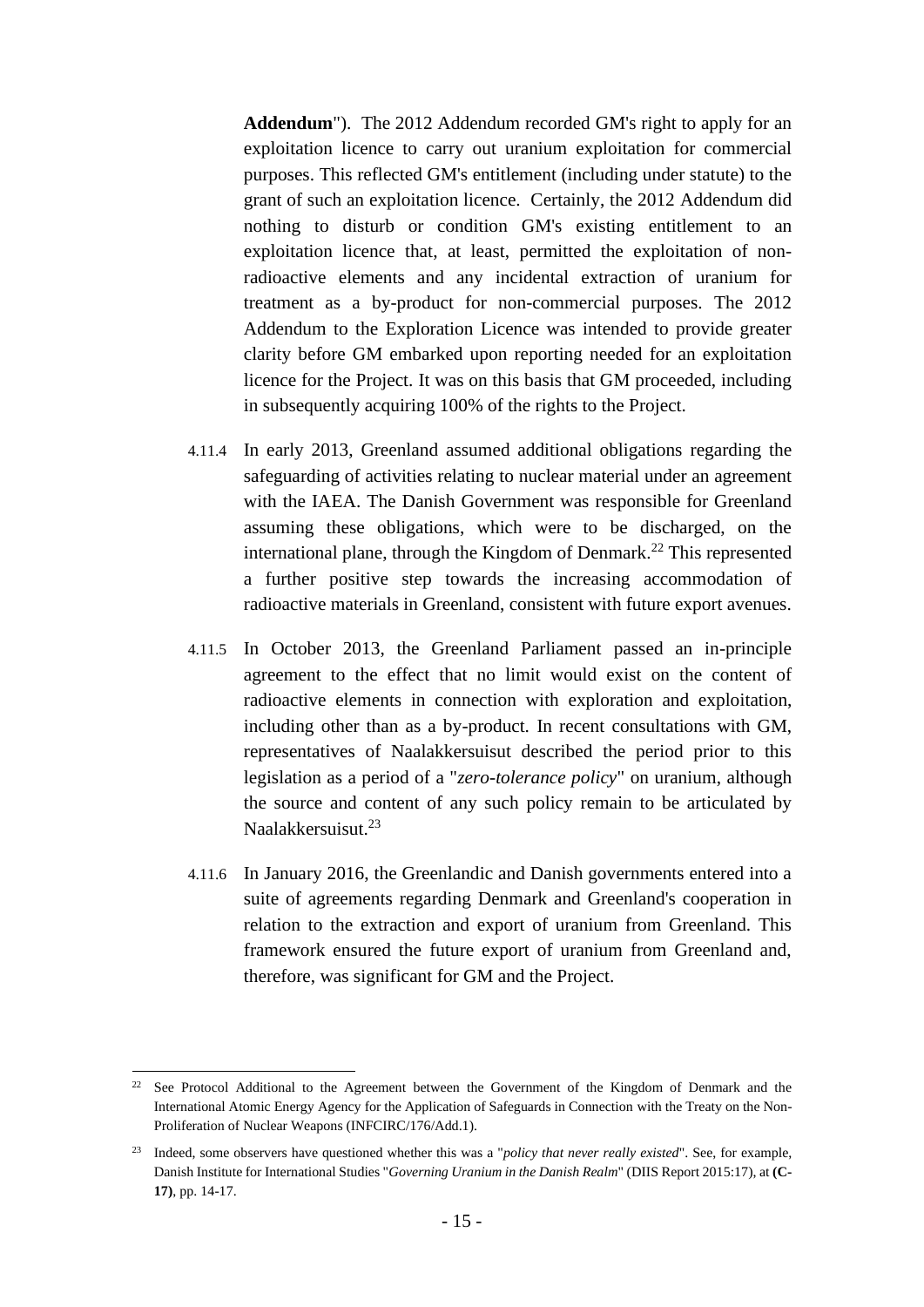- 4.12 Encouraged by these developments, and indeed enabled by them, GM's work on the Project continued, in conjunction with Naalakkersuisut. That GM had acquired an entitlement to an exploitation licence, which included permission to extract uranium at least as a by-product, is axiomatic from the fact that the parties – aware of the uranium content of Kvanefjeld – openly collaborated to bring the Project into fruition for over a decade.
- 4.13 From 29 August to 6 October 2014, 35 days of public pre-consultation were held on terms of reference for the content of the Social Impact Assessment ("**SIA**") and Environmental Impact Assessment ("**EIA**") reports for the Project. A feasibility study for the Project was completed in 2015 (this followed a pre-feasibility study that had been completed in 2012), which identified uranium as a component of the Project (as did the pre-feasibility study of 2012).
- 4.14 By December 2020, both the EIA and SIA had been accepted by Naalakkersuisut as meeting the standards and requirements to commence the statutory public consultation process in relation to them:
	- 4.14.1 By this point, every section of the EIA (prepared in close consultation with Naalakkersuisut), and all of the expert reports prepared to support the conclusions contained in the EIA, had been reviewed by the Greenland Environmental Agency for the Mineral Resources Area, the Danish Centre for Environment ("**DCE**") and the Greenland Institute of Natural Resources ("**GINR**"), often multiple times.
	- 4.14.2 Having reviewed the EIA and all of the independent scientific studies that were prepared to support the evidence and analysis presented in the EIA, the DCE and GINR concluded that the Project "*with a high probability can be completed without further significant adverse effects than the ones described in the EIA report*."<sup>24</sup>
	- 4.14.3 Detailed radiological studies had been conducted on the Project as part of the EIA, led by independent specialist consultancy, Arcadis. The Arcadis report, reviewed in detail by the DCE, concluded that "[o]*verall, the Kvanefjeld Project is expected to release only small amounts of additional radioactivity to the environment and is not expected to result in an adverse effect, or significant harm, to wildlife or people that live* [in] *or visit the area. It is expected that the radiation exposure will not be significantly different than current conditions (background)*" <sup>25</sup> (emphasis added).

<sup>24</sup> GML September 2021 Quarterly Report, 29 October 2021, at **(C-18)**, pp. 3-4.

<sup>25</sup> GML September 2021 Quarterly Report, 29 October 2021, at **(C-18)**, p. 4.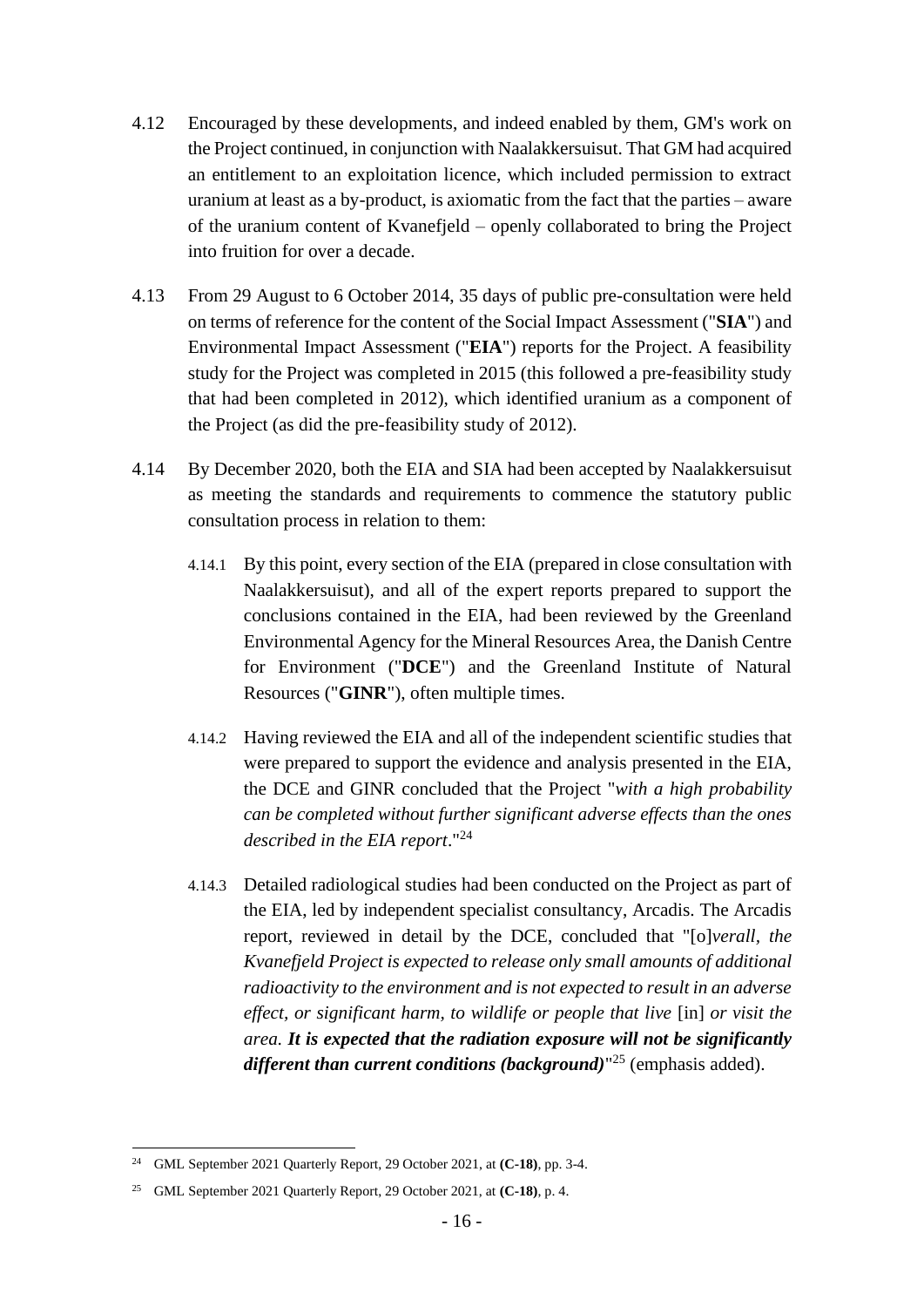- 4.15 From 18 December 2020, public consultation on the SIA and EIA reports for the Project began. Ultimately, the consultation period mandated for the Project by Naalakkersuisut constituted the longest public consultation period ever conducted for a mining project in Greenland. It eventually spanned some nine months, despite the required statutory minimum period being a mere eight weeks.<sup>26</sup>
- 4.16 During the consultation process, a snap election took place in Greenland on 6 April 2021. Regrettably, this political development compromised the integrity of the community consultation process that was underway for the Project.
- 4.17 The election was won by the Inuit Ataqatigitt party, having campaigned to ban uranium mining and, specifically, to halt the Project on environmental and ideological grounds. The Inuit Ataqatigitt party formed a government with the Naleraq party via a coalition agreement that stated that "[t]*he coalition agrees that uranium should not be mined in Greenland. The mineral project at Kuannersuit*  [the Project] *must be stopped. During this election period, work will be done to legislate on a ban on mineral extraction that contains radioactive material*".<sup>27</sup> This new Naalakkersuisut was sworn in on 23 April 2021.
- 4.18 Following this:
	- 4.18.1 The new Minister for Mineral Resources, Naaja Nathanielsen, issued a statement foreshadowing the proposal of legislation to impose a ban on mining of radioactive materials and providing that:

"*In relation to the Greenland Minerals' project at Kuannersuit* **[Kvanefjeld]***, it will be processed in accordance with the Mineral Resources Act and the special terms issued to the company. The government operates in accordance with the Mineral Resources Act and complies with the terms set out in the exploration licence. A public consultation is already planned in connection with Greenland Minerals' application for an exploitation licence, and I will of course help to complete it. But I make no secret of the fact that I am simultaneously assessing the possibilities within the framework of the Mineral Resources Act and the exploration licence to avoid* 

<sup>&</sup>lt;sup>26</sup> Originally, the consultation period was scheduled for 12 weeks (until March 2021) and included an initial round of public meetings in the period of 5 to 9 February 2021. However, on 5 February 2021, Naalakkersuisut extended the public consultation period to 1 June 2021. The public consultation period was ultimately extended to as late as 13 September 2021 while further events unfolded.

<sup>27</sup> Government of Greenland Coalition Agreement, 16 April 2021, at **(C-19)**.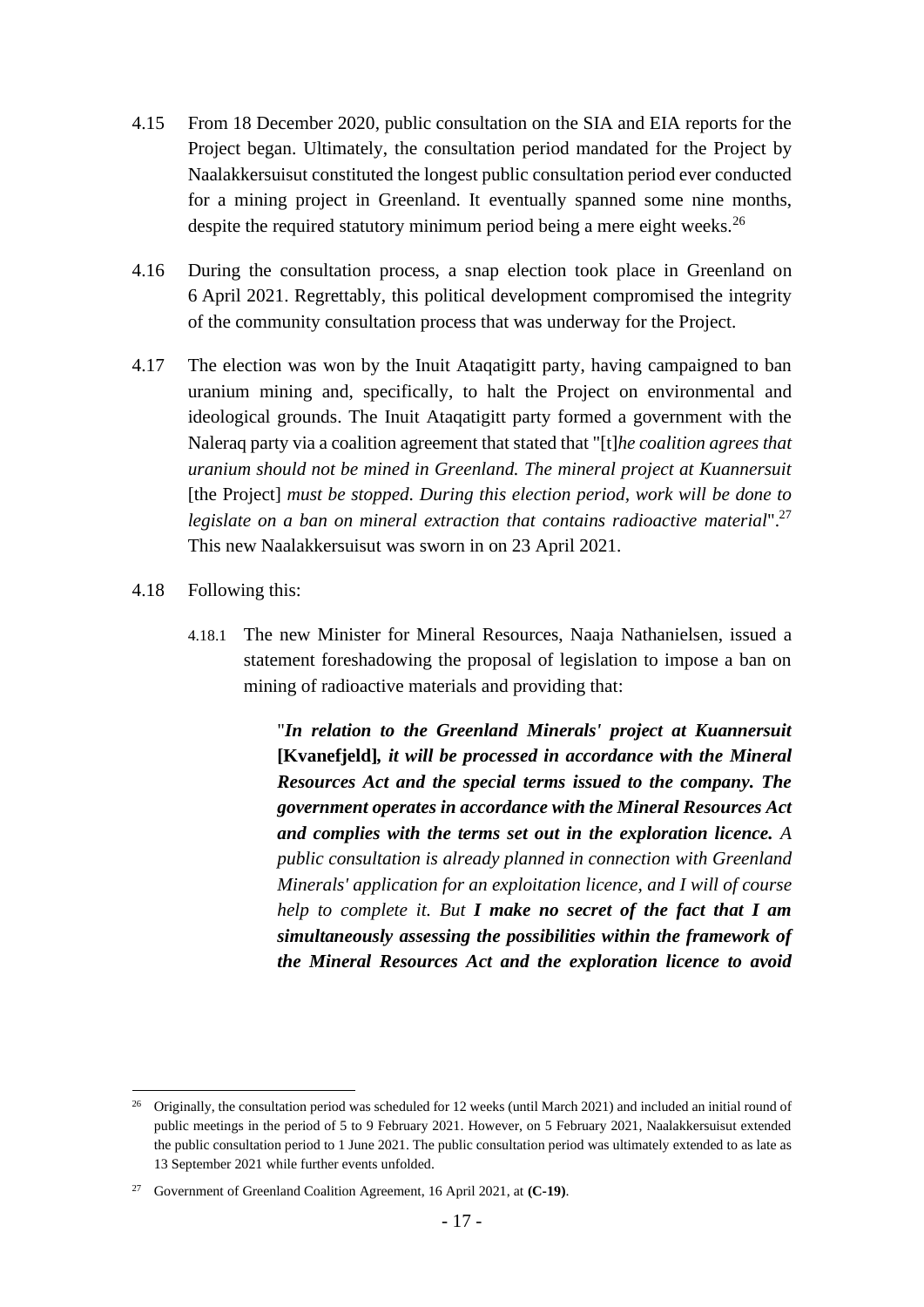*exploitation of uranium - also for the Kuannersuit project.*" 28 (emphasis added)

- 4.18.2 Naalakkersuisut responded to a letter mandated by the United Nations Office of the High Commissioner of Human Rights, emphasising that Naalakkersuisut "*ha*[d] *resolved to ban any exploitation of radioactive elements in Greenland, including for the Kuannersuit* [Kvanefjeld] *project*", and foreshadowing that it intended to introduce new legislation to that effect, which would eventually affect the Project. Naalakkersuisut's response also stated that "*the Kuannersuit project w*[ould] *be handled still according to the process stipulated by the Mineral Resources Act as well as the license terms issued*" and "*uranium* [w]*as a minor biproduct* [sic]" of the Project. 29
- 4.19 On 2 July 2021, Naalakkersuisut released a draft bill (including explanatory notes) to ban prospecting, exploration and exploitation of a resource unless its total content of uranium is below 100 ppm (0.01%) and the mining is not for the purposes of uranium prospecting, exploration or exploitation ("**Consultation Bill**").<sup>30</sup> In addition, the Consultation Bill sought to empower Naalakkersuisut to issue further provisions to the effect that the ban applied to other radioactive elements (the explanatory notes made clear that this would include thorium). This precursor bill to Act No. 20 was released for public consultation, open to responses until 2 August 2021.
- 4.20 The final form of the bill for Act No. 20 bore few substantive amendments (to the Consultation Bill). This is despite the explanatory notes<sup>31</sup> to the final bill demonstrating that various concerns were raised with Naalakkersuisut through the public consultation process in relation to the bill, including:
	- 4.20.1 as to the 100 ppm (or 0.01%) threshold for uranium being inappropriate to which Naalakkersuisut's repeated response was to the effect that this threshold was a political "*decision*"/ "*wish*"/ "*choice*" <sup>32</sup> (a response that raises serious questions about the legislative process, including whether

<sup>28</sup> Government of Greenland Public Announcement "*Government of Greenland supports mining activities, despite no to uranium*" (Minister Naaja Nathanielsen), 7 May 2021, at **(C-20)**.

<sup>&</sup>lt;sup>29</sup> Response to letter dated 19 April 2021 from Office of the High Commissioner for Human Rights mandate holders, ref. AL DNK 2/2021, dated 1 July 2021, at **(C-21)**.

<sup>30</sup> "*Bill: Greenland Parliament Act no. [X] of [dd mm 2021] to ban uranium prospecting, exploration and exploitation*", at **(CL-5)**.

<sup>31</sup> "*Explanatory notes to the Bill*", at **(CL-6)**.

<sup>32</sup> See "*Explanatory notes to the Bill*", at **(CL-6)**, pp. 17-19.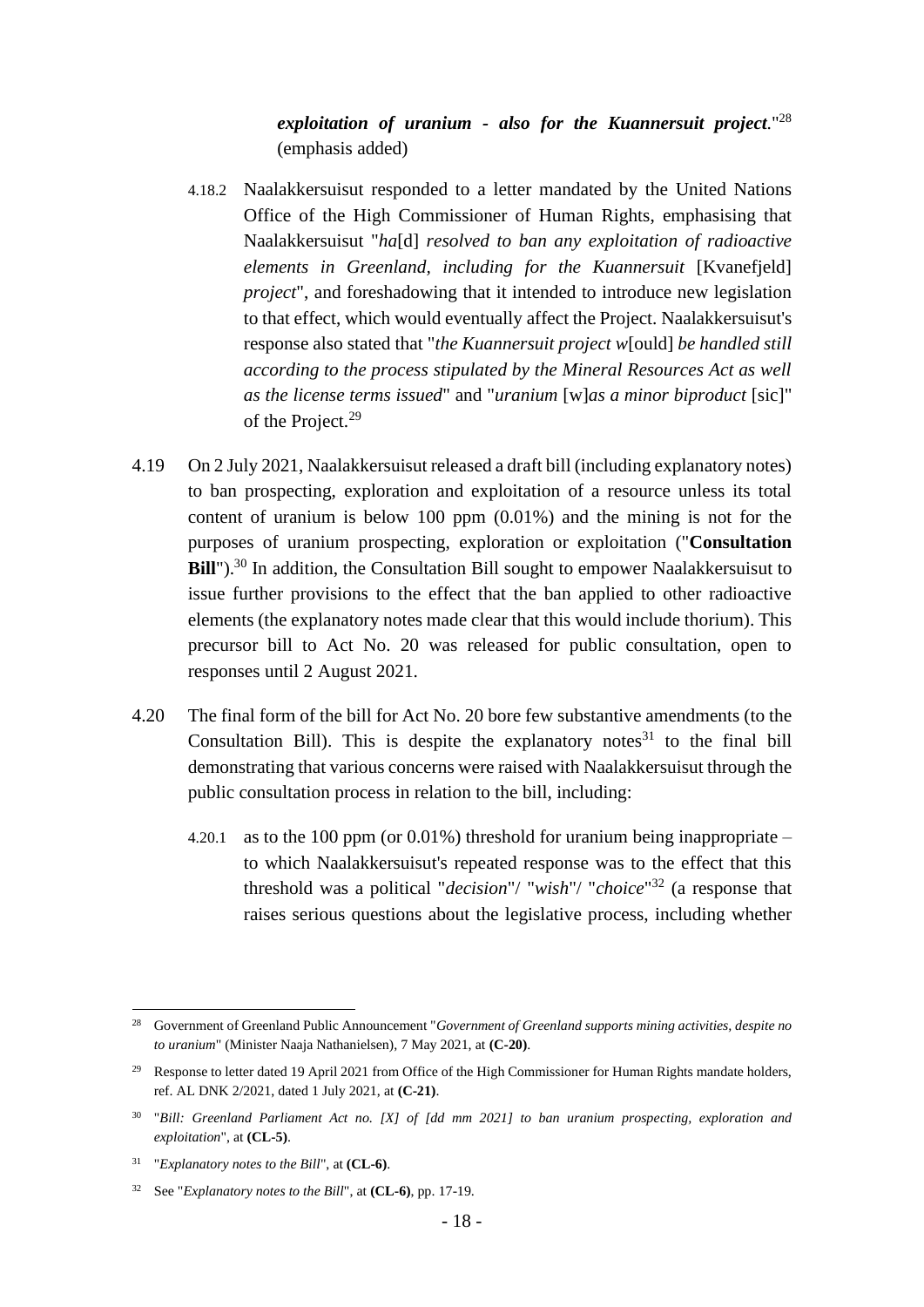the threshold meets requirements of non-arbitrariness and proportionality);

4.20.2 as to (a) the bill having retrospective effect on existing licences because an exploitation licence cannot be granted in extension of an exploration licence, (b) further consideration needing to be given to the effect of the legislation on existing licences, and (c) the legislation having retroactive effect – to which Naalakkersuisut responded:

> "*The Bill neither has nor will have any retroactive effect. The Bill will only apply to licences granted after its effective date. This means that licences already granted, standard terms, etc. will not be affected by the Bill. An exploration licence comprising uranium will thus survive the adoption of this Bill. Conversely, no new licences comprising uranium can be granted after the effective date of the Bill. This also applies to the grant of exploitation licences in continuation of an existing exploration licence.*" <sup>33</sup> (emphasis added)

4.20.3 as to the bill being in the nature of a compulsory acquisition in depriving licensees of rights under section 29(2) of the Mineral Resources Act 2010 (i.e., expropriation), such that the insertion of compensation provisions should be considered – to which Naalakkersuisut responded:

> "*The Bill is not a compulsory acquisition act and therefore does not provide for the compulsory acquisition of protected property rights. The Bill therefore does not include any provisions on compensation for expropriation. The Government of Greenland also sees no reason to introduce a compensation scheme on any other basis*." <sup>34</sup> (emphasis added)

- 4.21 It is also noteworthy that the explanatory notes to the *final* bill for Act No. 20:
	- 4.21.1 described the bill as, in effect, intended to be an implementation of the will of Naalakkersuisut; 35
	- 4.21.2 contained an acknowledgement by Naalakkersuisut that the ban would render certain mining projects impossible;<sup>36</sup>

<sup>33</sup> See "*Explanatory notes to the Bill*", at **(CL-6)**, p. 23.

<sup>34</sup> See "*Explanatory notes to the Bill*", at **(CL-6)**, p. 23.

<sup>35</sup> See "*Explanatory notes to the Bill*", at **(CL-6)**, pp. 1, 17.

<sup>36</sup> See "*Explanatory notes to the Bill*", at **(CL-6)**, p. 17.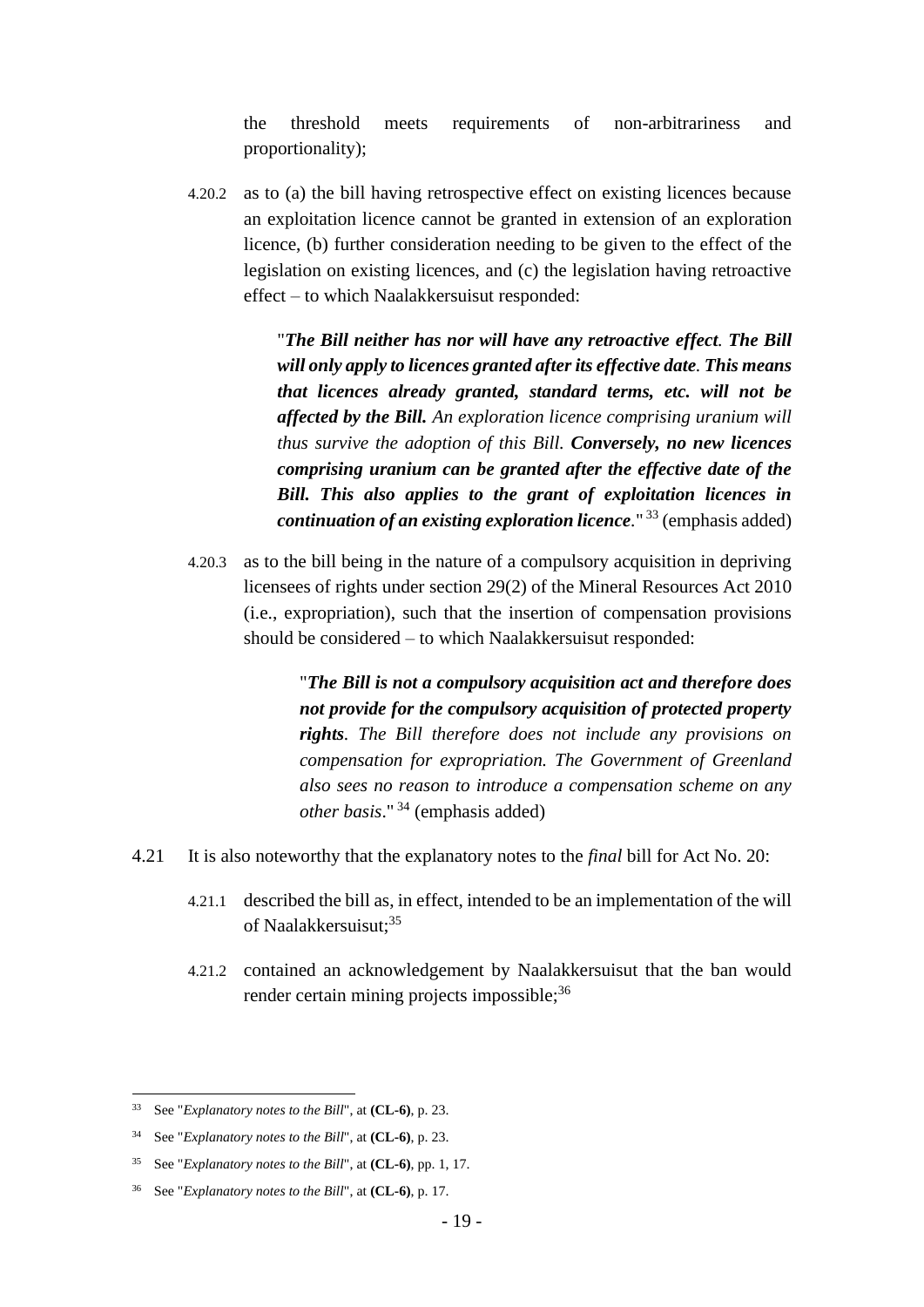- 4.21.3 described an exploitation licence as being granted in "*continuation*"/ "*extension*" of an existing exploration licence;<sup>37</sup>
- 4.21.4 acknowledged that, but for Act No. 20, licensees, such as GM, would otherwise have a right to obtain an exploitation licence for uranium mining, stating:

"*After the effective date of the Bill, no uranium exploitation licence can be granted to licensees who, prior to the effective date of the Bill, held an exploration licence comprising uranium. This applies regardless that the licensees will usually have a conditional right to obtain an exploitation licence for uranium deposits discovered under section 29(2) of the current Mineral Resources Act*."<sup>38</sup> (emphasis added)

- 4.21.5 disclaimed, on no fewer than four occasions, having any expropriatory effect<sup>39</sup> – for example, that the prohibitory regime set up by the bill "*does not apply to the extent that the ban may be considered an intrusion on property protected by section 73 of the Danish Constitution*" (emphasis added).
- 4.21.6 whereas the explanatory notes to the Consultation Bill provided that it was not expected to have any immediate significant economic or administrative consequences for the public sector, the final bill stated that:

"*The Bill does not provide for the payment of damages or other compensation to licensees whose projects may be affected by the prohibitory regime. However, it cannot be ruled out that such affected licensees may bring an action against the Self-Government to obtain damages or other compensation on other grounds*."<sup>40</sup> (emphasis added)

4.22 Many aspects of the preparatory works, including the explanatory notes, to the final bill sit in clear tension with each other. Chief among these are contradictory statements (a) that existing exploration licences remain unaffected but that their "*continuation*" into an exploitation licence is affected; and (b) that acknowledge an effect on existing rights but disclaim any expropriatory character. This tension

<sup>37</sup> See "*Explanatory notes to the Bill*", at **(CL-6)**, pp. 13, 23.

<sup>38</sup> See "*Explanatory notes to the Bill*", at **(CL-6)**, p. 15. A substantially similar statement is recorded in the description of one of Naalakkersuisut's consultation responses in the explanatory notes to the final Bill: see "*Explanatory notes to the Bill*", at **(CL-6)**, pp. 23-24.

<sup>39</sup> See "*Explanatory notes to the Bill*", at **(CL-6)**, pp. 7, 10, 14, 23.

<sup>40</sup> See "*Explanatory notes to the Bill*", at **(CL-6)**, p. 8.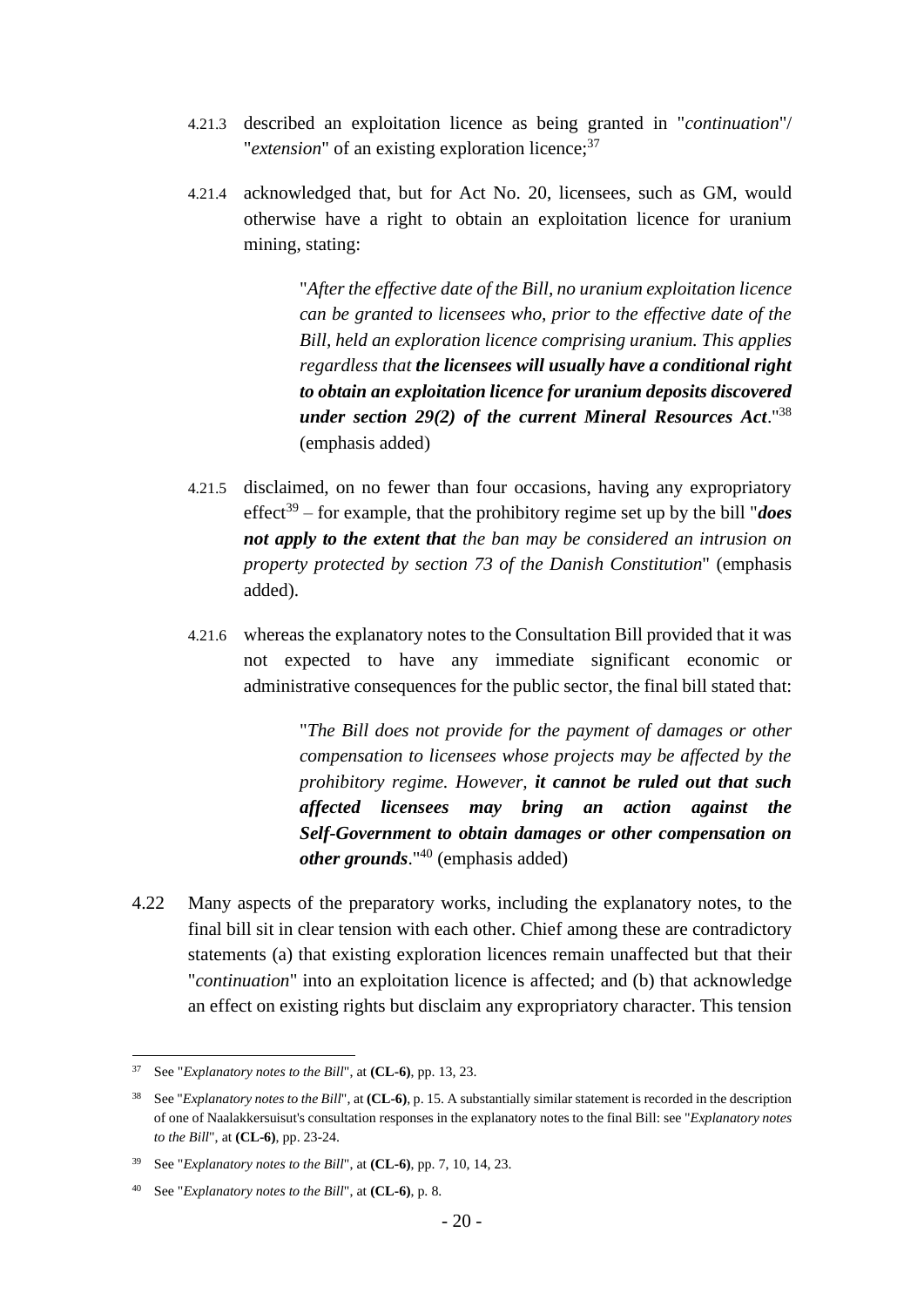– which has been present in subsequent communications by Naalakkersuisut with GM – suggests that Naalakkersuisut is trying to make good on its campaign promise to stop GM's Project whilst trying to hedge its expropriation risk. Naalakkersuisut appears to be attempting to use Act No. 20 to stop the Project *in so far as doing so does not amount to an expropriation requiring compensation*. In taking this approach, Naalakkersuisut has also sought (and managed) to avoid confronting, in the legislative process, the task of successfully passing legislation that accepts and takes account of the legal consequences of expropriatory effects, including damages being payable by Naalakkersuisut. Recently, concerns have emerged as to Naalakkersuisut's transparency throughout the legislative process by which Act. No. 20 was enacted – with one member of Parliament accusing Naalakkersuisut of concealing information essential to the Greenland Parliament's assessment of the bill for Act No.  $20^{41}$  Naalakkersuisut has confirmed that it sought an external legal assessment as to its liability if Act No. 20 were to be enacted, and that it received that assessment after the release of the Consultation Bill but before the first reading of the bill in the Greenland Parliament.<sup>42</sup> It has also confirmed that this legal assessment included an analysis of whether an expropriation would occur if Naalakkersuisut denied exploitation licences to two specific licence holders, and that the external legal assessment was sought following an internal preliminary assessment in relation to GM's Exploration Licence.<sup>43</sup>

4.23 Notwithstanding any irregularity in the legislative process, on 1 December 2021, Act No. 20 was promulgated and signed by the Premier of Greenland, taking effect the next day, on 2 December 2021. According to its terms, relevantly:

"*1.-(1) Uranium prospecting, exploration and exploitation is not permitted.*

*(2) The provision in subsection (1) does not apply to prospecting, exploration and exploitation directed at non-uranium mineral resources if the average uranium content of the total resource is less than 100 ppm by weight.*

[…]

*5.-(1) This Greenland Parliament Act comes into force on the day after its promulgation.*

<sup>41</sup> Follow-up Questions to Naalakkersuisut under s 37 of the Rules of Procedure of the Inatsisartut, 2 March 2022, at **(C-28)**.

<sup>&</sup>lt;sup>42</sup> Naalakkersuisut Answers to Questions under s 37 of the Rules of Procedure of the Inatsisartut on Possible Claims for Damages as a Violation of the Uranium Act, 1 March 2022, at **(C-27)**.

<sup>&</sup>lt;sup>43</sup> Further Naalakkersuisut Answers to Questions under s 37 relating to possible claims for damages arising from the Uranium Act, 21 March 2022, at **(C-29)**.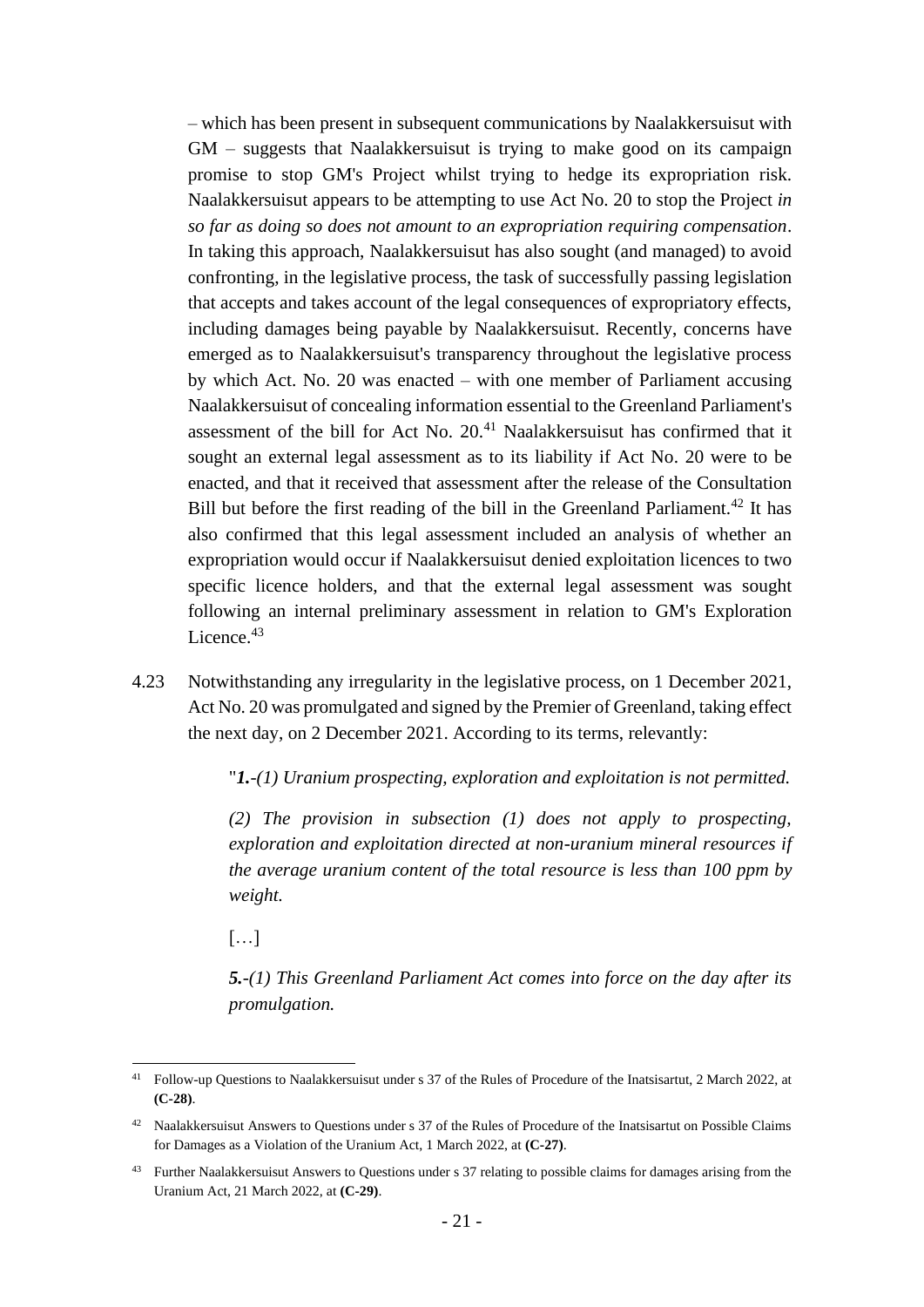*(2) This Greenland Parliament Act applies to licences issued after its effective date.*" 44

- 4.24 The Minister of Mineral Resources stated to media that she would first and foremost seek dialogue with GM.<sup>45</sup> Following the enactment of Act No. 20 and GM's request for information on whether the new law would affect the processing of its Exploitation Licence Application, Naalakkersuisut (specifically representatives of the Ministry of Mineral Resources) proposed a meeting with GM representatives – in its invitation, Naalakkersuisut stated that Act No. 20 "*applies to the processing of Greenland Minerals' application for an exploitation license for the Kuannersuit-project*".<sup>46</sup>
- 4.25 The meeting between GM and Naalakkersuisut took place (on an open basis)<sup>47</sup> by videoconference on 15 December 2021, during which Naalakkersuisut conveyed its position on Act No. 20 and on the impact that the Act has on GM's Exploitation Licence Application, namely that:
	- 4.25.1 for the purposes of Act No. 20, an exploitation licence is considered a separate licence even though it is a "*continuation*" of an exploration licence existing at the time of the Act's entry into force;
	- 4.25.2 licences are covered by Act No. 20 if "*transitioning*" from exploration to exploitation; and
	- 4.25.3 categorically, it is not possible to grant the Exploitation Licence Application under the new Act No. 20 – GM cannot expect to be granted an exploitation licence on the basis of the Exploitation Licence Application, which (if pursued) will be refused by Naalakkersuisut.<sup>48</sup>
- 4.26 In making these statements to GM (and further statements described below), Naalakkersuisut openly declared an intention not to honour GM's entitlement under section 14 of the Standard Terms of the Exploration Licence to receive an exploitation licence for the Project and, therefore, committed an anticipatory breach of that provision.

<sup>44</sup> Greenland Parliament Act No. 20 of 1 December 2021 to ban uranium, prospecting, exploration and exploitation, etc., at **(CL-1)**

<sup>45</sup> T Munk Viruses, "*Note on uranium replacement remains secret*", Sermitsiaq, 2 December 2021, at **(C-22)**.

<sup>46</sup> Email chain between Greenland Ministry of Mineral Resources to Greenland Minerals dated 4 November 2021 to 13 December 2021, at **(C-23)**, p. 4.

<sup>47</sup> Without any stipulation of confidentiality or 'without prejudice' status by Naalakkersuisut or GM.

<sup>&</sup>lt;sup>48</sup> The Claimant was provided with a copy of the minutes of this meeting prepared by the Ministry of Mineral Resources ("*Minutes from meeting regarding the Kuannersuit-project*", at **(C-24)**). The Claimant prepared its own minutes of this meeting, which do not fully correspond with the minutes prepared by the Ministry. As such, the Claimant's reference to the Ministry's minutes should not be taken as acceptance of their broader accuracy.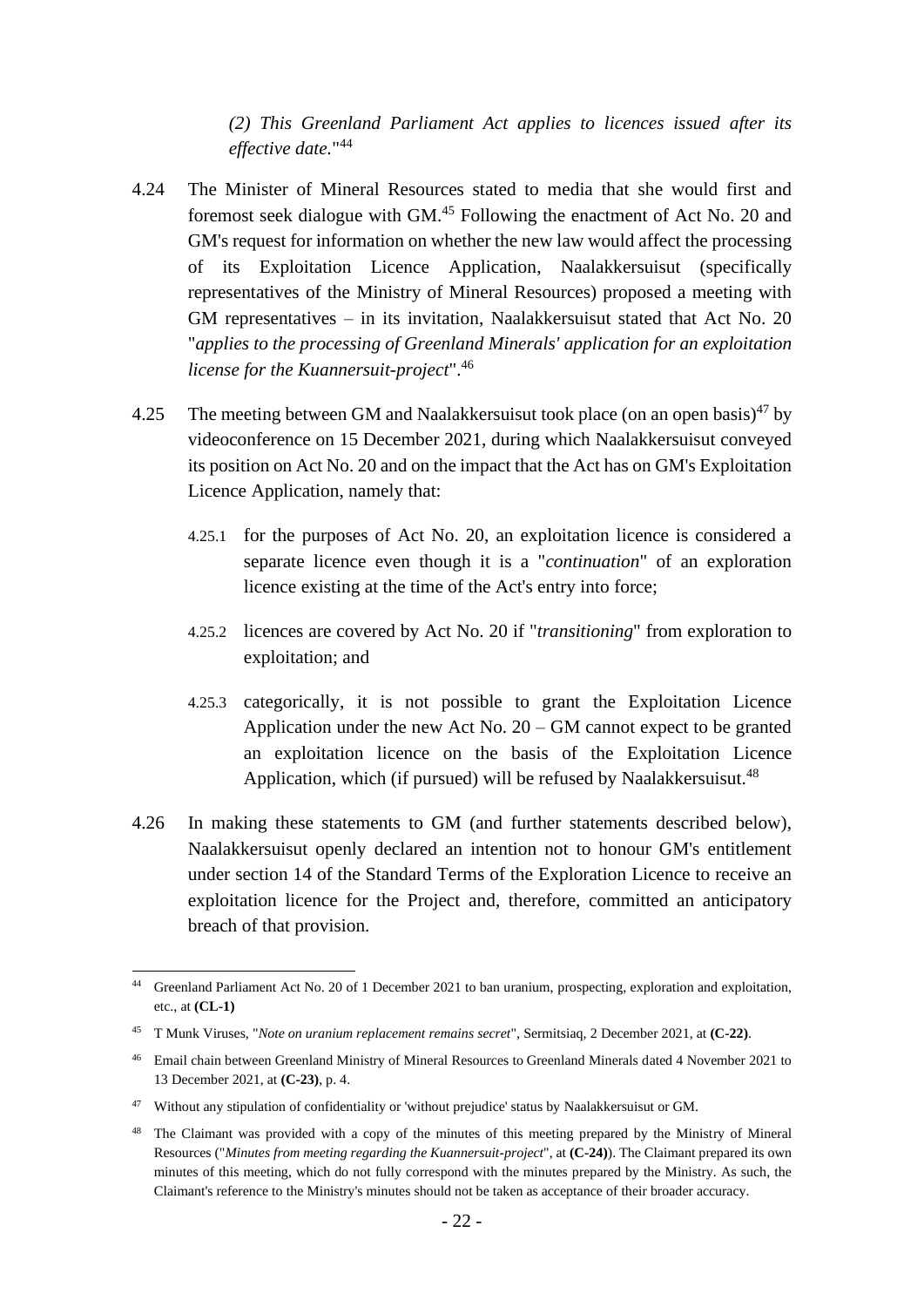- 4.27 As a public company subject to the mandatory disclosure rules of the ASX, GML was required to issue an announcement regarding the meeting with Naalakkersuisut on 15 December 2021.<sup>49</sup> In that announcement, GML outlined Naalakkersuisut's interpretation of Act No. 20 and said that, based on the Government's interpretation, "*the Company's exploitation licence application would not be granted, based on its current development proposal for Kvanefjeld*". GML advised that "[w]*hilst the Company acknowledges the Greenland Parliament has the sovereign prerogative to enact legislation, the Act, as explained by the Ministry, appears to deprive the Company of its acquired rights (including under the Company's exploration licence) and effect an expropriation without compensation*".
- 4.28 On or around 14 January 2022 (following GML's ASX announcement), the Minister for Mineral Resources publicly stated to media that she does not agree with an interpretation that Act No. 20 expresses an expropriation without compensation. The Minister also stated that "[a]*s Greenland Minerals' current application for an exploitation permit cannot comply with the [new] law, this will result in a rejection*", and that "*Greenland Minerals' project is inevitably affected by the new law*".<sup>50</sup>
- 4.29 In the most recent consultations between GM and Naalakkersuisut,<sup>51</sup> which took place on 8 and 9 February 2021, the existence of both a legal and factual dispute was confirmed. In those consultations, representatives of Naalakkersuisut conveyed the position that the Act does *not* apply if its application would amount to an expropriation, but that the Act *does* apply in relation to GM. According to the Naalakkersuisut representatives, this is because, by virtue of the 2012 Addendum, GM had no entitlement under the Exploration Licence to an exploitation licence for Kvanefjeld and there is, therefore, nothing capable of being expropriated. In articulating this position, Naalakkersuisut advanced the extraordinary suggestion that all of GM's investment in the Project post-dating the 2012 Addendum was made in the full knowledge that GM did not have an entitlement to be granted an exploitation licence for the Project.
- 4.30 Naalakkersuisut's most recently expressed position ignores the fact that, for almost a decade after the 2012 Addendum, GM relied in good faith on the terms of the Exploration Licence and the conduct of successive Greenlandic governments in advancing the Project and continuing to invest and incur substantial costs, including by making detailed plans regarding the treatment of

<sup>49</sup> GML ASX Company Announcement dated 20 December 2021, at **(C-25)**.

<sup>50</sup> T Juncher Jørgensen, "*Naaja Nathanielsen: Not agreeing with Greenland Minerals' interpretation*", Sermitsiaq, 14 January 2022, at **(C-26)**.

<sup>&</sup>lt;sup>51</sup> These consultations were again conducted on an open basis without any stipulation of confidentiality or 'without prejudice' status by Naalakkersuisut or GM.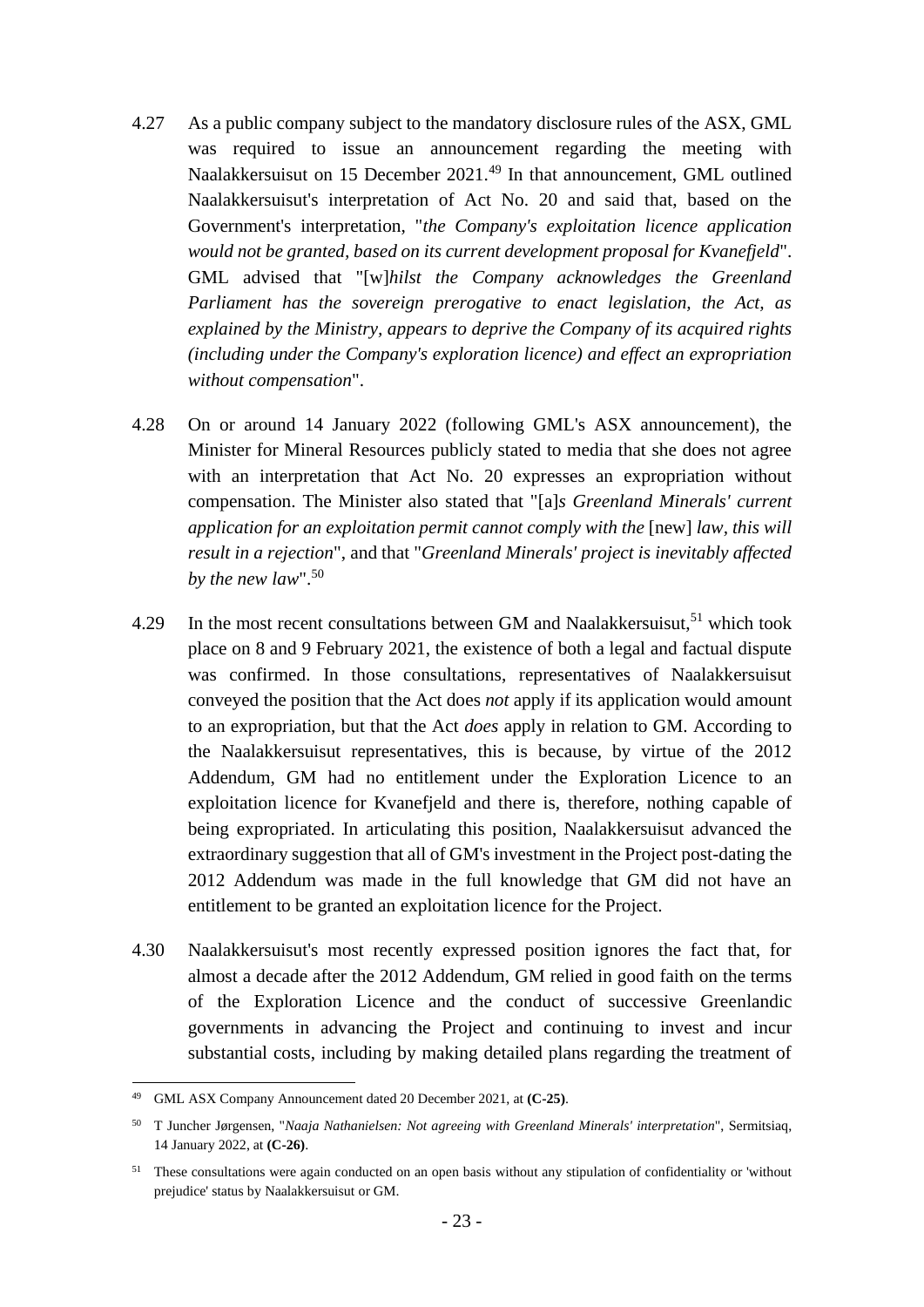uranium, employing a Greenlandic workforce to assist on the Project, and paying licence fees to Greenland. Of the several statutory requirements that precondition the grant of GM's Exploitation Licence Application,<sup>52</sup> only two remain to be completed: the finalisation of the already submitted 'White Paper'<sup>53</sup> for the Project (on which GM awaits completion of Naalakkersuisut's remaining steps), and the conclusion of an 'Impact and Benefit Agreement'<sup>54</sup> (a draft of which will shortly be presented by GM to Naalakkersuisut).

4.31 In progressing the Project to its current state, GM has spent approximately AUD\$130 million (AUD\$90 million of which has been explicitly acknowledged by the BMP/ Greenland Mineral Licence and Safety Authority) on exploration programmes, feasibility studies, development work and other items necessary for the progress of the Project (including comprehensive environmental and social impact assessments). GM's investment has resulted in a development-stage Project that has been conservatively valued at approximately US\$3 billion (based upon rare earths prices as they were in 2021).

#### **5. ISSUES FOR DETERMINATION BY ARBITRATION**

- 5.1 The events outlined above give rise to the following questions and claims by GMAS:
	- 5.1.1 **Question 1**: Whether Act No. 20 operates to deprive GMAS of an entitlement to an exploitation licence for the Project under section 14 of the Standard Terms of the Exploration Licence;
	- 5.1.2 **Question 2**: If the answer to Question 1 is *yes* (or the acts or omissions of Naalakkersuisut and/or the Danish Government have otherwise caused such a deprivation), whether this deprivation of GMAS' entitlement to an exploitation licence constitutes a violation of GMAS' rights under the Exploration Licence and the applicable law(s):
	- 5.1.3 **Question 3**: If the answer to Question 2 is *yes* (or unlawful acts or omissions of Naalakkersuisut and/or the Danish Government have otherwise caused GMAS to suffer loss), what measure and quantum of damages is due to GMAS; and
	- 5.1.4 **Question 4**: If the answer to Question 1 is *no*, whether GMAS is entitled to relief in the form of a declaration regarding the effect of Act No. 20 on

<sup>52</sup> Pursuant to the Mineral Resources Act 2010.

<sup>&</sup>lt;sup>53</sup> A paper responding to comments raised in public consultation for environmental and social impact assessments for the Project.

<sup>&</sup>lt;sup>54</sup> An agreement aimed at regulating social impact that is executed by GM with Naalakkersuisut and the relevant municipality government.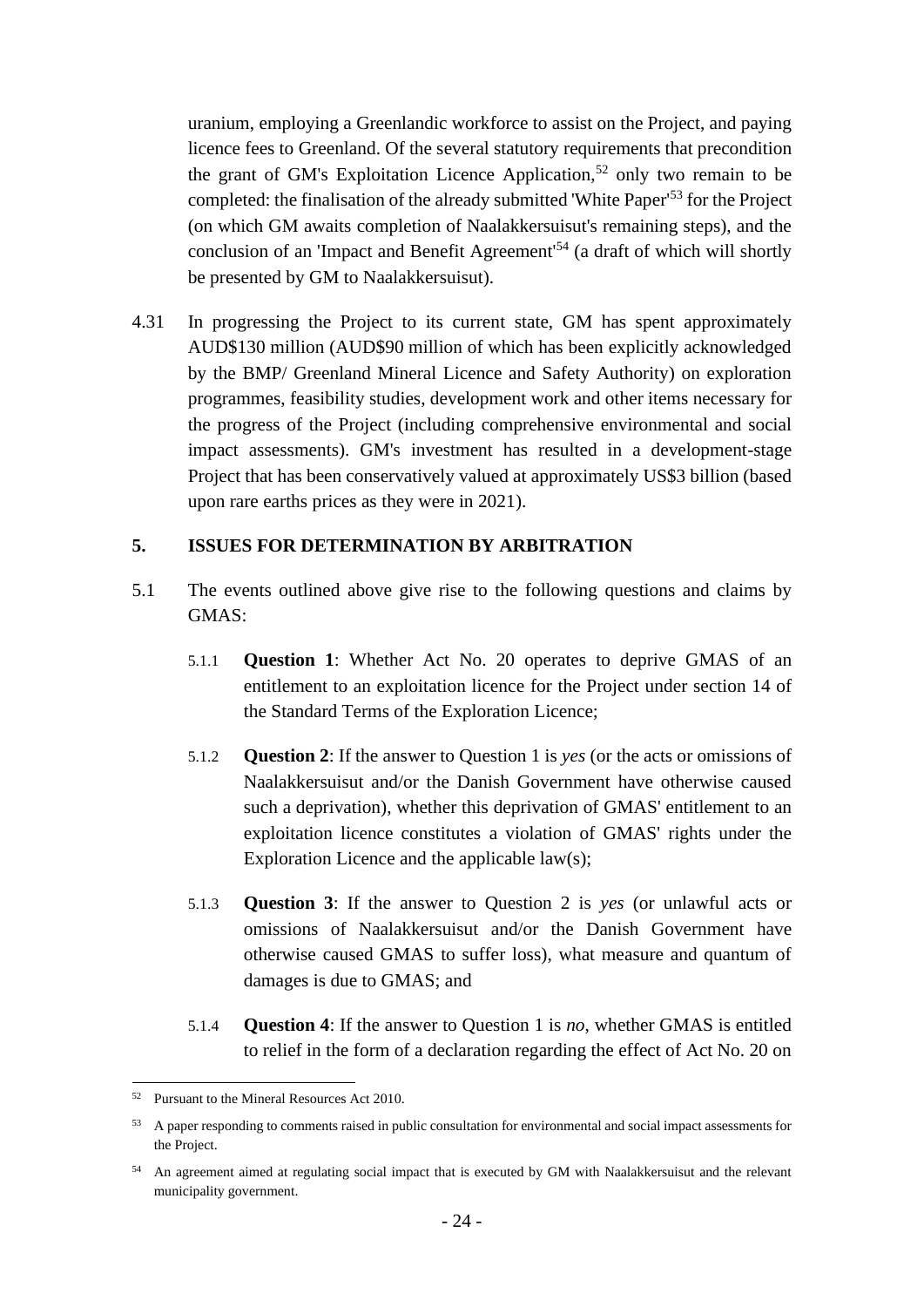GMAS' rights under the Exploration Licence and a corresponding order against the First Respondent.

- 5.2 These questions reflect the unenviable position in which GMAS has been placed by Naalakkersuisut. GMAS needs to know what its entitlements are under the Exploration Licence. GMAS is either still entitled to an exploitation licence in accordance with section 14 of the Standard Terms of the Exploration Licence, and that entitlement must be honoured by Naalakkersuisut, or GMAS no longer has this entitlement and instead now has an entitlement to damages. It is one or the other, but not, as Naalakkersuisut would have it, *neither*.
- 5.3 With respect to Question 1, GMAS refers to Naalakkersuisut's stated position on the operation and effect of Act No. 20 in relation to the Project (as described above). However, GMAS' primary position in these proceedings is that Act No. 20 has no application in respect of the Exploration Licence or of the Exploitation Licence Application. GMAS seeks declaratory relief to this effect (see Question 4). GMAS' primary position is put on two bases:
	- 5.3.1 including in accordance with its terms (in particular, section 5(2)), Act No. 20 applies only to licences issued after 2 December 2021 and does not have any retroactive effect in relation to rights under licences issued before this date – this includes GMAS' entitlement to an exploitation licence for the Project under section 14 of the Standard Terms of the Exploration Licence; and
	- 5.3.2 consistently with the repeated statements to this effect in the preparatory works to Act No. 20, Act No. 20 has no application to the extent that it would effect an expropriation of property rights protected by section 73 of the Constitution of the Kingdom of Denmark (No. 16 of 1953) ("**Danish Constitution**"), such as GMAS' entitlement to an exploitation licence under section 14 of the Standard Terms of the Exploration Licence.
- 5.4 With respect to Question 2, if:
	- 5.4.1 Act No. 20 *does* have the operation contended for by Naalakkersuisut; or
	- 5.4.2 Act No. 20 does *not* have such operation but the acts or omissions of Naalakkersuisut (and/or the Danish Government) otherwise deprive GMAS of its entitlement to an exploitation licence for the Project under section 14 of the Standard Terms of the Exploration Licence,

GMAS submits that the deprivation of GMAS' rights in relation to the Project, including its entitlement to an exploitation licence under section 14, violates the Exploration Licence and applicable law(s). GMAS submits that relevant breaches include: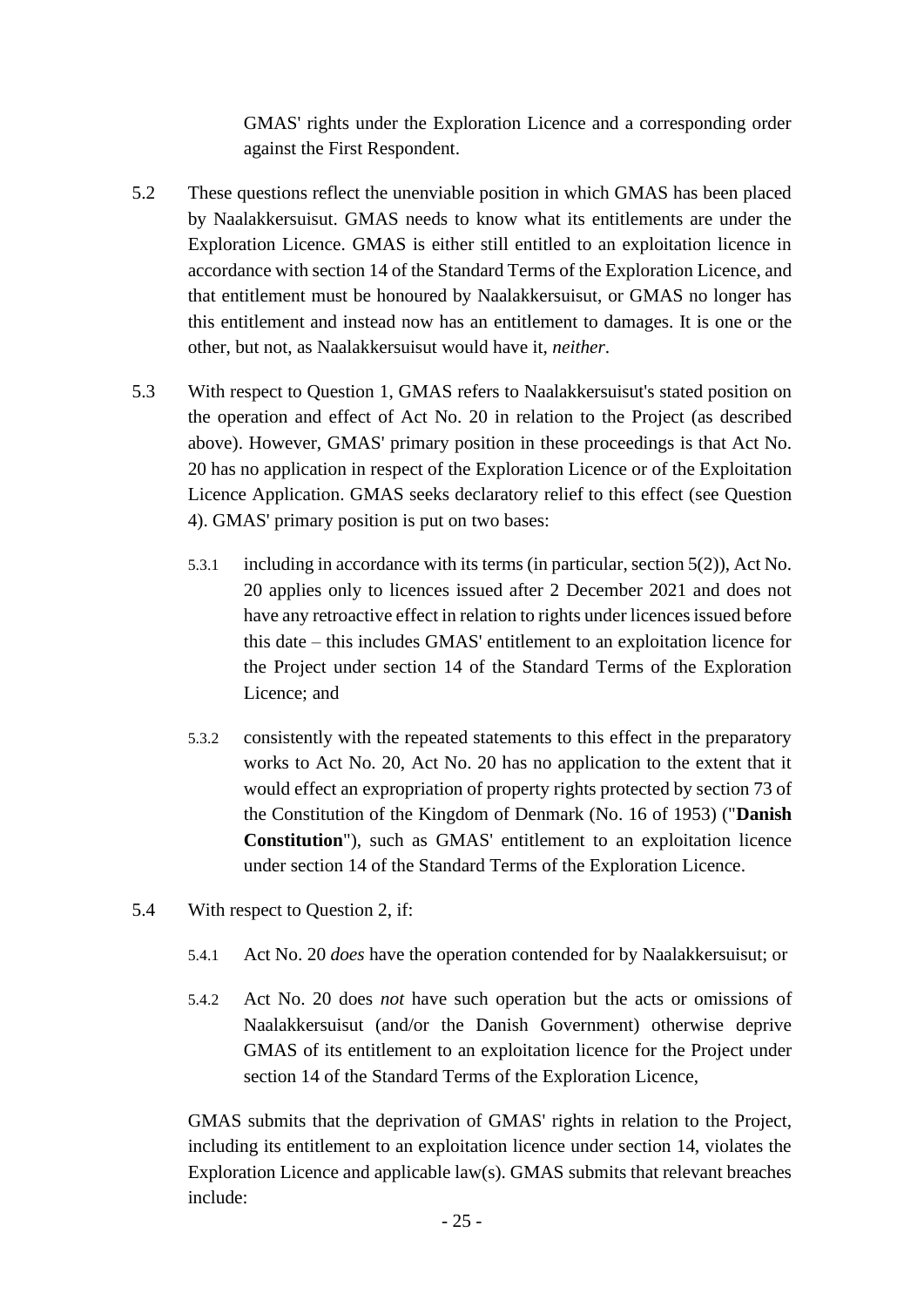- 5.4.3 anticipatory breach of section 14 of the Standard Terms of the Exploration Licence;
- 5.4.4 breach of section 73 of the Danish Constitution;
- 5.4.5 breach of Article 1 of Protocol 1 to the European Convention on Human Rights ("**ECHR**");
- 5.4.6 breach of duty of loyalty in respect of the Exploration Licence and the legal entitlements it conveys;
- 5.4.7 negligent acts and omissions in relation to the Exploration Licence and/or the Exploitation Licence Application;
- 5.4.8 breach of general principles of Danish law, including *pacta sunt servanda*, the doctrine of acquired rights and/or the doctrine of legitimate expectations; and/or
- 5.4.9 breach of principles of international law, including good faith, *pacta sunt servanda*, the prohibition against unlawful expropriation, the doctrine of acquired rights and/or the doctrine of legitimate expectations.
- 5.5 With respect to Question 3, GMAS submits that any violation of the applicable law(s), whether in the nature of a deprivation of an entitlement of GMAS under section 14 of the Exploration Licence or not, must result in an award of damages to GMAS. GMAS submits that damages must be in an amount equal to the fair market value of the Project prior to the date upon which Naalakkersuisut made public its intention to take measures to prevent the progress of the Project.

## **6. ORDERS AND RELIEF SOUGHT**

- <span id="page-25-0"></span>6.1 The Claimant seeks the following relief from the tribunal:
	- 6.1.1 a **DECISION** that the Second Respondent is bound by the arbitration agreement in section 20 of the Standard Terms of the Exploration Licence;
	- 6.1.2 a **DECLARATION** that Act No. 20 does not apply to the Claimant's Exploration Licence generally and does not deprive the Claimant of its entitlement to an exploitation licence under section 14 of the Standard Terms of the Exploration Licence specifically, and an **ORDER** that the First Respondent shall grant to the Claimant an exploitation licence under section 14 of the Standard Terms of the Exploration Licence, provided that the Claimant has complied with the terms of the Exploration Licence;
	- 6.1.3 further or alternatively to [6.1.2:](#page-25-0)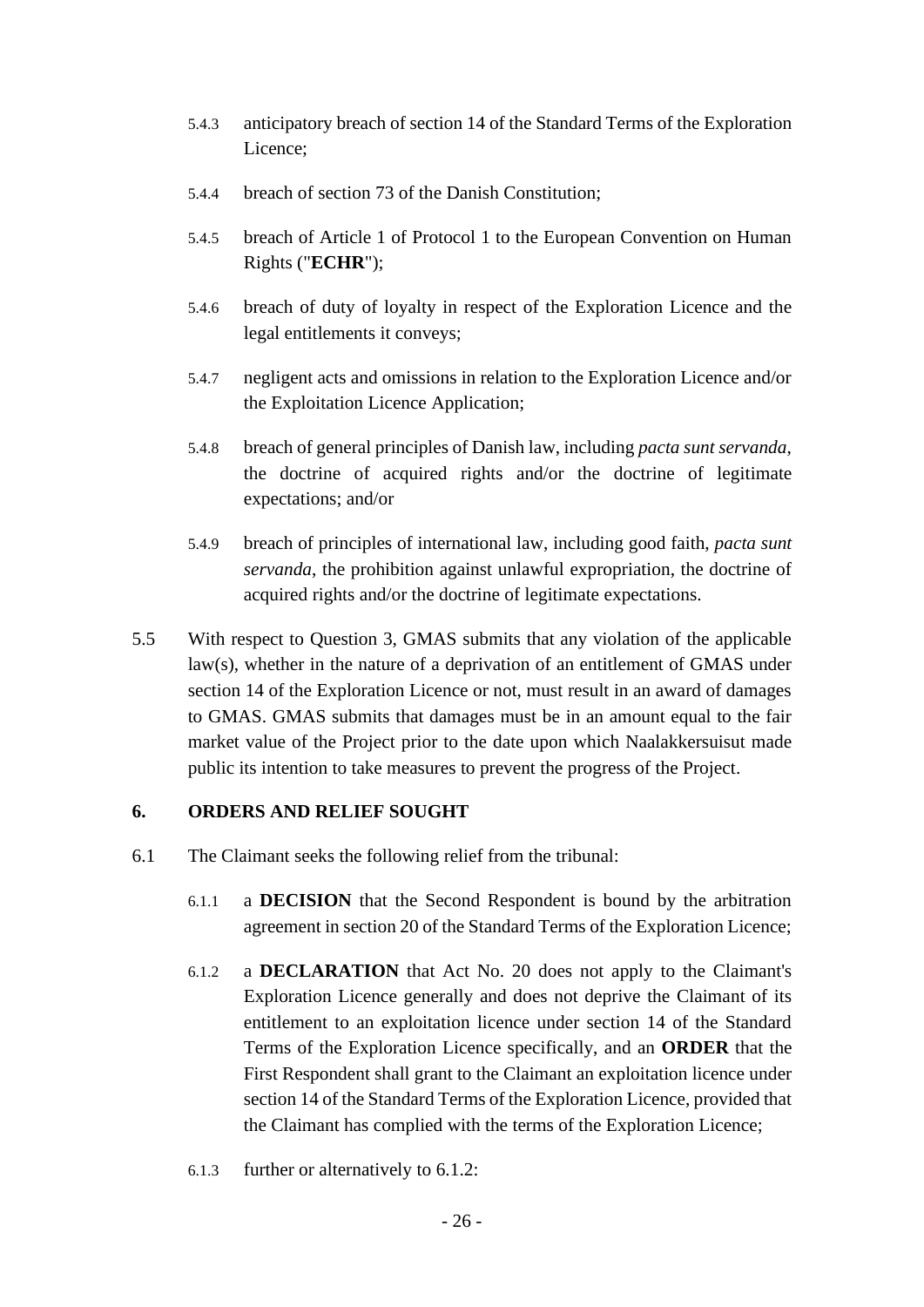#### (a) a **DECLARATION** that:

- (i) the First and/or Second Respondent has committed an anticipatory breach of section 14 of the Standard Terms of the Exploration Licence;
- (ii) the First and/or Second Respondent has breached section 73(1) of the Danish Constitution;
- (iii) the First and/or Second Respondent has breached article 1 of Protocol 1 to the ECHR;
- (iv) the First and/or Second Respondent has breached the duty of loyalty in respect of the Exploration Licence and the legal entitlements it conveys;
- (v) the First and/or Second Respondent has acted negligently in relation to the Exploration Licence and/or the Exploitation Licence Application, thereby incurring liability towards the Claimant under Danish law for losses suffered;
- (vi) the First and/or Second Respondent has breached relevant principles of Danish law; and/or
- (vii) the First and/or Second Respondent has breached relevant principles of international law; and
- (b) an **ORDER** that the First and Second Respondent shall pay damages – in an amount to be quantified during this arbitration – to the Claimant for all loss and damage caused to the Claimant; principally *in solidum*, subsidiarily on a *pro rata* basis;
- 6.1.4 an **ORDER** that the First and/or Second Respondent shall pay the Claimant's costs of these proceedings, including but not limited to the Claimant's legal fees and expenses, the costs of the Claimant's experts, the fees and expenses of the tribunal, the costs of any administering authority, and the costs of the Claimant's employees and officers;
- 6.1.5 an **ORDER** that the First and/or Second Respondent shall pay an award of interest on any damages and costs ordered, up to the date of payment;
- 6.1.6 an **ORDER** that each Respondent shall bear its own costs of these proceedings; and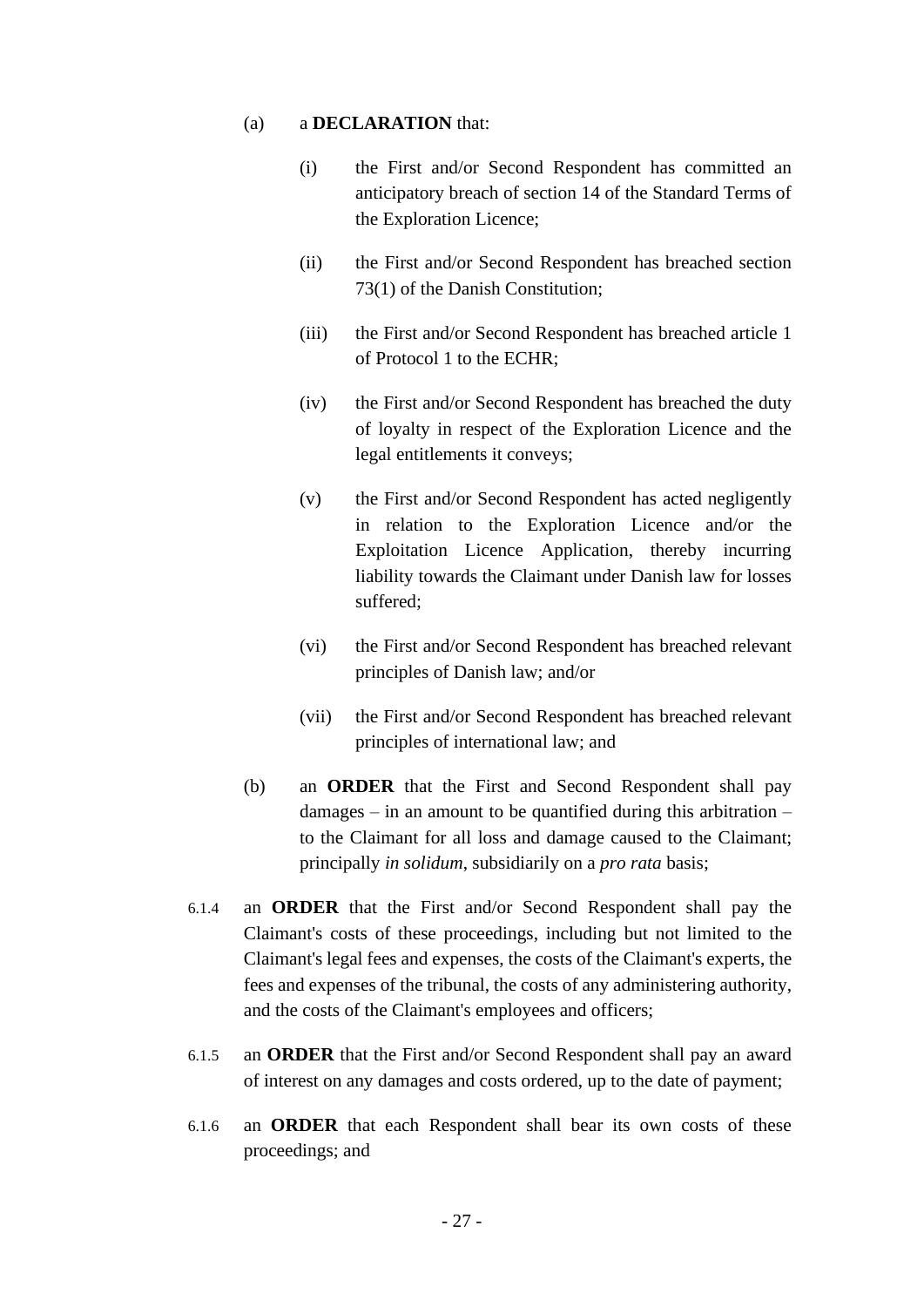- 6.1.7 any other such relief as the tribunal determines appropriate in order to support the relief sought by the Claimant.
- 6.2 The Claimant reserves its right to amend and/or supplement the relief sought in this Request. Specifically, and without limitation, the Claimant reserves its right to seek relief as necessary to preserve the *status quo*, including appropriate measures to ensure that the Exploration Licence is renewed pending determination of the issues in dispute or determination of the Exploitation Licence Application (whichever happens last).

# **7. THE TRIBUNAL AND THE CONDUCT OF THE ARBITRATION**

## (**a) Place of arbitration**

7.1 Section 2003 of the Standard Terms of the Exploration Licence stipulates that the arbitration will be seated in Copenhagen. The *lex arbitri* therefore comprises the Arbitration Act of Denmark, a statute based upon the United Nations Commission on International Trade Law ("**UNCITRAL**") Model Law on International Commercial Arbitration 1985, and its attendant jurisprudence.

## **(b) Constitution of the tribunal**

- 7.2 Section 20 of the Standard Terms of the Exploration Licence deals with the procedure for constituting the tribunal. References to the "*Government of Greenland*" in section 20 should be read as references to both Naalakkersuisut and the Danish Government, for reasons outlined above. Accordingly, the Claimant invites Naalakkersuisut and the Danish Government to act jointly in the exercise of all rights pertaining to the constitution of the tribunal under section 20.
- 7.3 Section 2003 of the Standard Terms stipulates that the arbitral tribunal is to consist of three members. By section 2004 of the Standard Terms, the Claimant is entitled to appoint one member of the tribunal. The Claimant nominates Dr Veijo Heiskanen as its appointed arbitrator:

## **Dr Veijo Heiskanen**

Rue de la Mairie 35 P.O. Box 6569 1211 Geneva 6 Switzerland Telephone: +41 58 105 2000 Facsimile: +41 58 105 2060 Email: vheiskanen@lalive.law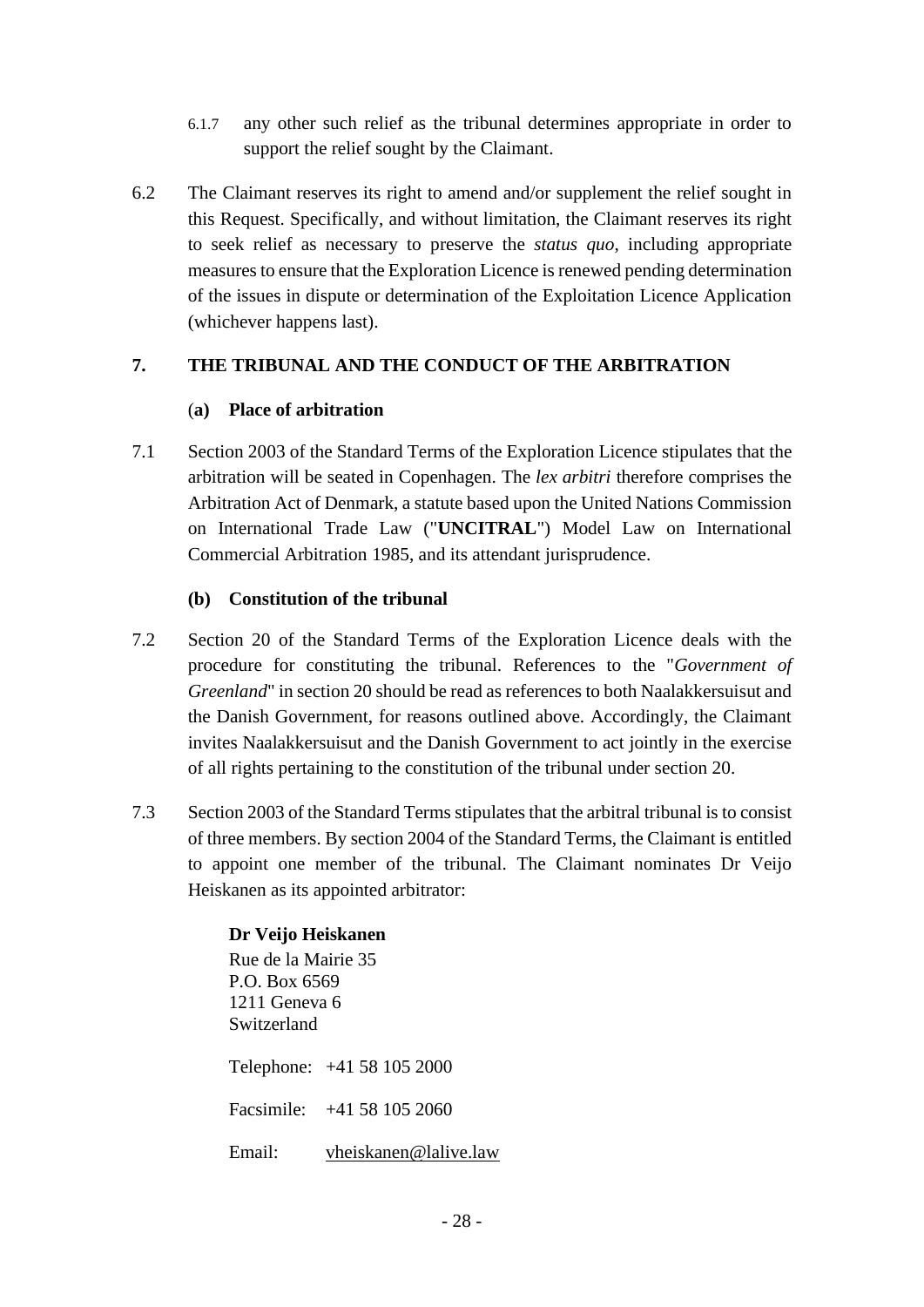- 7.4 In accordance with section 2004, the Claimant invites the First and Second Respondents to jointly appoint a single arbitrator within 30 days, failing which that arbitrator is to be appointed by the Chief Justice of the Danish Supreme Court.
- 7.5 Section 2004 of the Standard Terms stipulates that the chairman of the tribunal must be a Danish national. Including given that GM is an Australian business and the Danish Government is a party to these proceedings, in the interests of fairness and of justice not only being done but being seen to be done, the Claimant invites the First and Second Respondents to agree to waive this Danish nationality requirement and instead to agree that the chairman of the tribunal may be a person of any citizenship, other than Australian or Danish. The selection of a chairman of a neutral country also aligns with customary practice under the Arbitration Act and applied by the Danish Institute of Arbitration ("**DIA**") – this principle has been codified directly in article 19(7) of the DIA's Rules of Arbitration Procedure.
- 7.6 Section 2004 stipulates that the parties may seek to agree the appointment of the chairman of the tribunal. Section 2004 stipulates that, failing appointment by such party agreement within 60 days, the chairman shall be appointed by the Chief Justice of the Danish Supreme Court. The Claimant invites Naalakkersuisut and the Danish Government to agree to a list procedure for the purpose of appointing the chairman of the tribunal, to be attempted by the parties for 60 days. Again, in the interests of fairness, the Claimant invites the First and Second Respondent to agree that, failing appointment by the list procedure proposed above (or otherwise), the chairman be appointed by the Permanent Court of Arbitration in The Hague, the Netherlands ("**PCA**"), rather than the Chief Justice of the Danish Supreme Court.

# **(c) Applicable laws**

7.7 Section 1901 of the Standard Terms of the Exploration Licence expressly provides for the laws of Greenland and Denmark to apply to the Exploration Licence, and, by section 2003, the arbitral tribunal is to apply Danish law. For reasons to be articulated in due course, the Claimant submits that the applicable laws also include principles of international law.

# **(d) Rules of arbitration**

7.8 The parties have not agreed any procedural rules or rules of evidence for the arbitral proceedings. In the interests of an efficient procedure, GMAS proposes that the UNCITRAL Arbitration Rules 2013 ("**UNCITRAL Rules**") apply to the arbitration,<sup>55</sup> and invites the First and Second Respondents to agree.

<sup>55</sup> This proposal that the UNCITRAL Rules apply does not extend to Article 28(3) of the UNCITRAL Rules insofar as that Article would mandate that hearings be held *in camera*.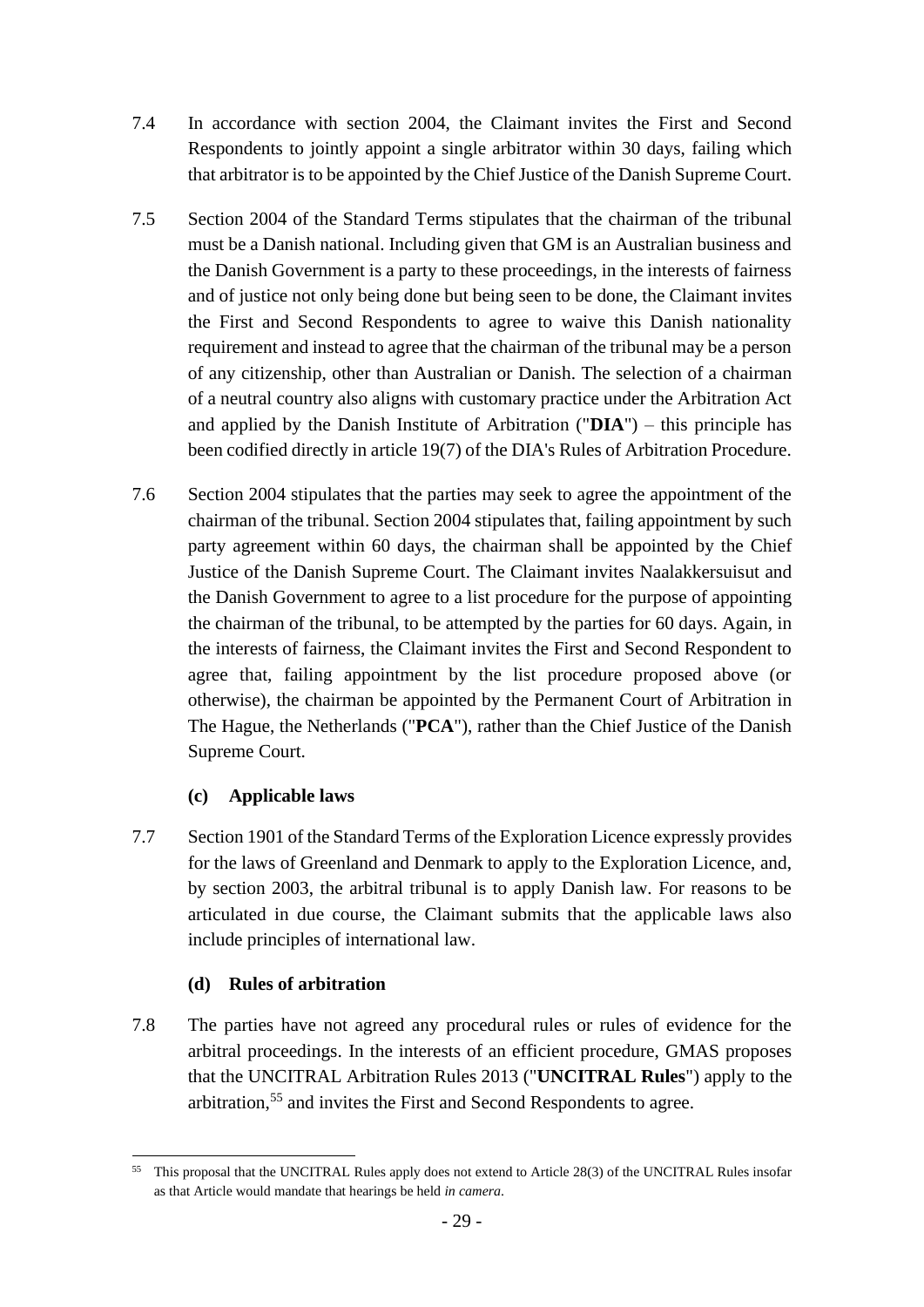## **(e) Administering authority**

7.9 In the absence of party agreement as to an administering authority, the Claimant proposes that the PCA be appointed as the administering authority for the arbitration, and invites the First and Second Respondents to agree.

## **(f) Transparency**

7.10 The Claimant notes that there are no confidentiality obligations in respect of these proceedings. The Claimant welcomes openness and transparency in the arbitration process. The Claimant wishes for the arbitration to be conducted in "*full openness*", continuing the transparency that has so far characterised the relations and communications between the Claimant and Naalakkersuisut (as described by Naalakkersuisut)<sup>56</sup>. The Claimant invites the First and Second Respondents to agree, including that any hearings be held in a manner open to the public (rather than *in camera*).

## **8. SERVICE**

8.1 A copy of this Request (and exhibits referred to herein) has been hand delivered to each of the First and Second Respondent, and to the First Respondent's legal representatives, at the respective addresses outlined above. A copy of this Request (and exhibits referred to herein) has also been served by email to the addresses of the First and Second Respondent (including legal representatives) listed above.

## **9. RESERVATION**

- 9.1 The Claimant reserves its right to supplement or modify this Request in response to any arguments or assertions made by the First and Second Respondents.
- 9.2 The Claimant reserves the right to apply to a court of competent jurisdiction and/or the tribunal for further interim and/or interlocutory relief should the Claimant consider it appropriate.

**Clifford Chance, Bruun & Hjejle and Plesner For and on behalf of the Claimant**

**22 March 2022**

<sup>56</sup> Follow-up Questions to Naalakkersuisut under s 37 of the Rules of Procedure of the Inatsisartut, 2 March 2022, at **(C-28)**.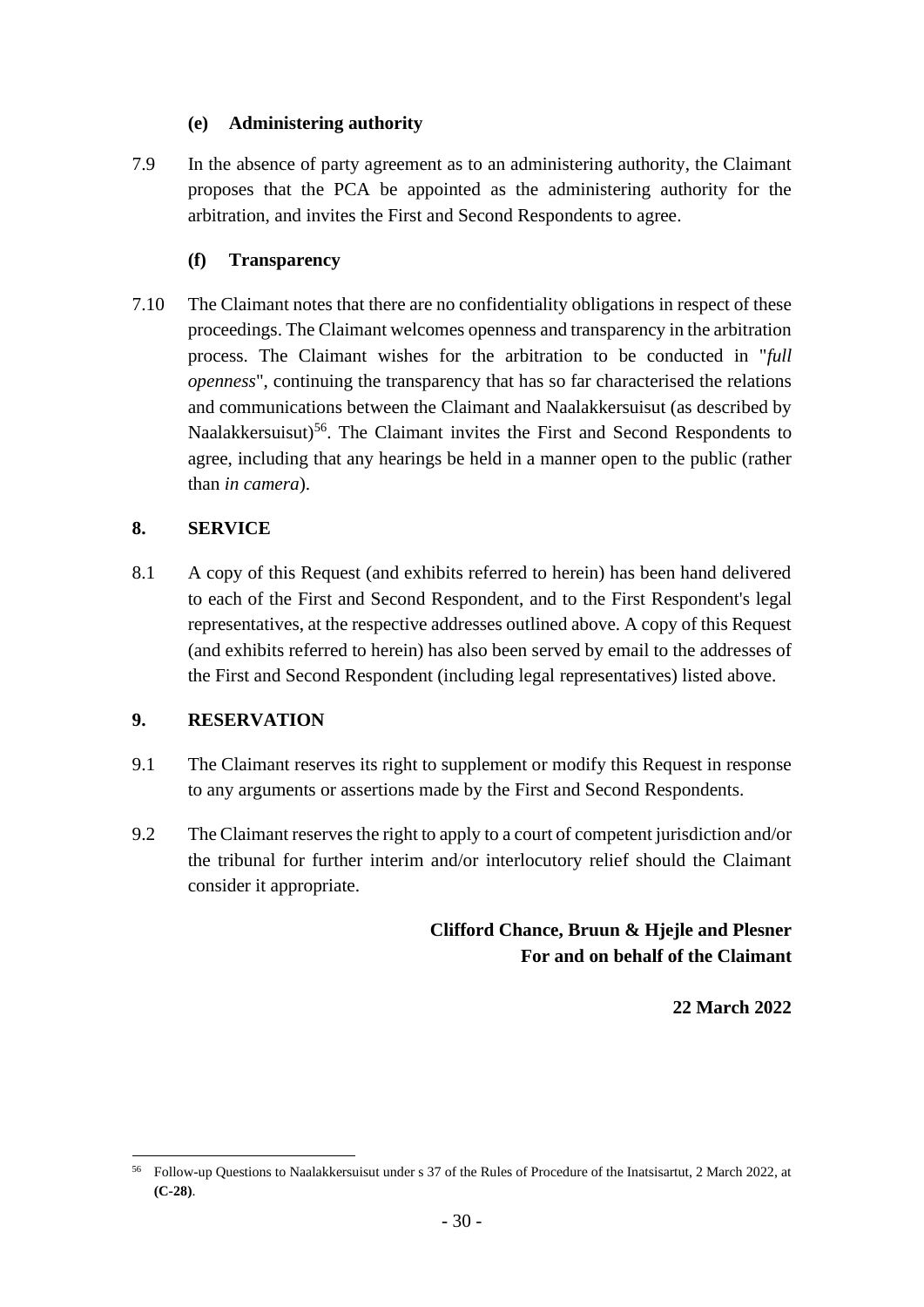# **INDEX – FACTUAL EXHIBITS**

| <b>Exhibit</b> | <b>Description</b>                                                                                                                                                                               | <b>Date</b>       |
|----------------|--------------------------------------------------------------------------------------------------------------------------------------------------------------------------------------------------|-------------------|
| $C-1$          | Standard Terms For Exploration Licences For Minerals (Excluding<br>Hydrocarbons) in Greenland (including Addendum No. 1 of 10<br>September 2010 and Addendum No. 2 of 25 June 2013)              | 16 November 1998  |
| $C-2$          | Addendum No. 3 to Standard Terms For Exploration Licences For<br>Minerals (Excluding Hydrocarbons) in Greenland                                                                                  | 1 July 2014       |
| $C-3$          | Licence No. 2005/17 ("Exploration Licence for Rimbal Pty Ltd. for<br>an Area at Nakkaalaaq in West Greenland")                                                                                   | 6 July 2005       |
| $C-4$          | Addendum No. 1 to Licence No. 2005/17                                                                                                                                                            | 19 December 2006  |
| $C-5$          | Licence No. 2005/28 ("Exploration Licence for Rimbal Pty Ltd. for<br>an Area at Nakkaalaaq North in West Greenland")                                                                             | 14 June 2007      |
| $C-6$          | Addendum No. 1 to Licence No. 2005/28                                                                                                                                                            | 19 June 2008      |
| $C-7$          | Licence No. 2010/02 ("Renewal of exploration licence with exclusive<br>exploration rights for Greenland Minerals & Energy (Trading) A/S<br>for an area near Kuannersuit in Southwest Greenland") | 21 April 2010     |
| $C-8$          | Addendum No. 1 to Licence No. 2010/02                                                                                                                                                            | 6 January 2012    |
| $C-9$          | Addendum No. 2 to Licence No. 2010/02                                                                                                                                                            | 9 February 2016   |
| $C-10$         | Addendum No. 3 to Licence No. 2010/02                                                                                                                                                            | 18 May 2017       |
| $C-11$         | Addendum No. 4 to Licence No. 2010/02                                                                                                                                                            | 31 July 2018      |
| $C-12$         | Addendum No. 5 to Licence No. 2010/02                                                                                                                                                            | 19 September 2018 |
| $C-13$         | Addendum No. 6 to Licence No. 2010/02                                                                                                                                                            | 13 August 2018    |
| $C-14$         | Addendum No. 7 to Licence No. 2010/02                                                                                                                                                            | 1 February 2021   |
| $C-15$         | Renewal of Licence No. 2010/02                                                                                                                                                                   | 8 April 2015      |
| $C-16$         | <b>GML ASX Company Announcement</b>                                                                                                                                                              | 15 May 2017       |
| $C-17$         | Danish Institute for International Studies "Governing Uranium in the<br>Danish Realm" (DIIS Report 2015-17)                                                                                      | 2015              |
| $C-18$         | GML September 2021 Quarterly Report                                                                                                                                                              | 29 October 2021   |
| $C-19$         | Government of Greenland Coalition Agreement                                                                                                                                                      | 16 April 2021     |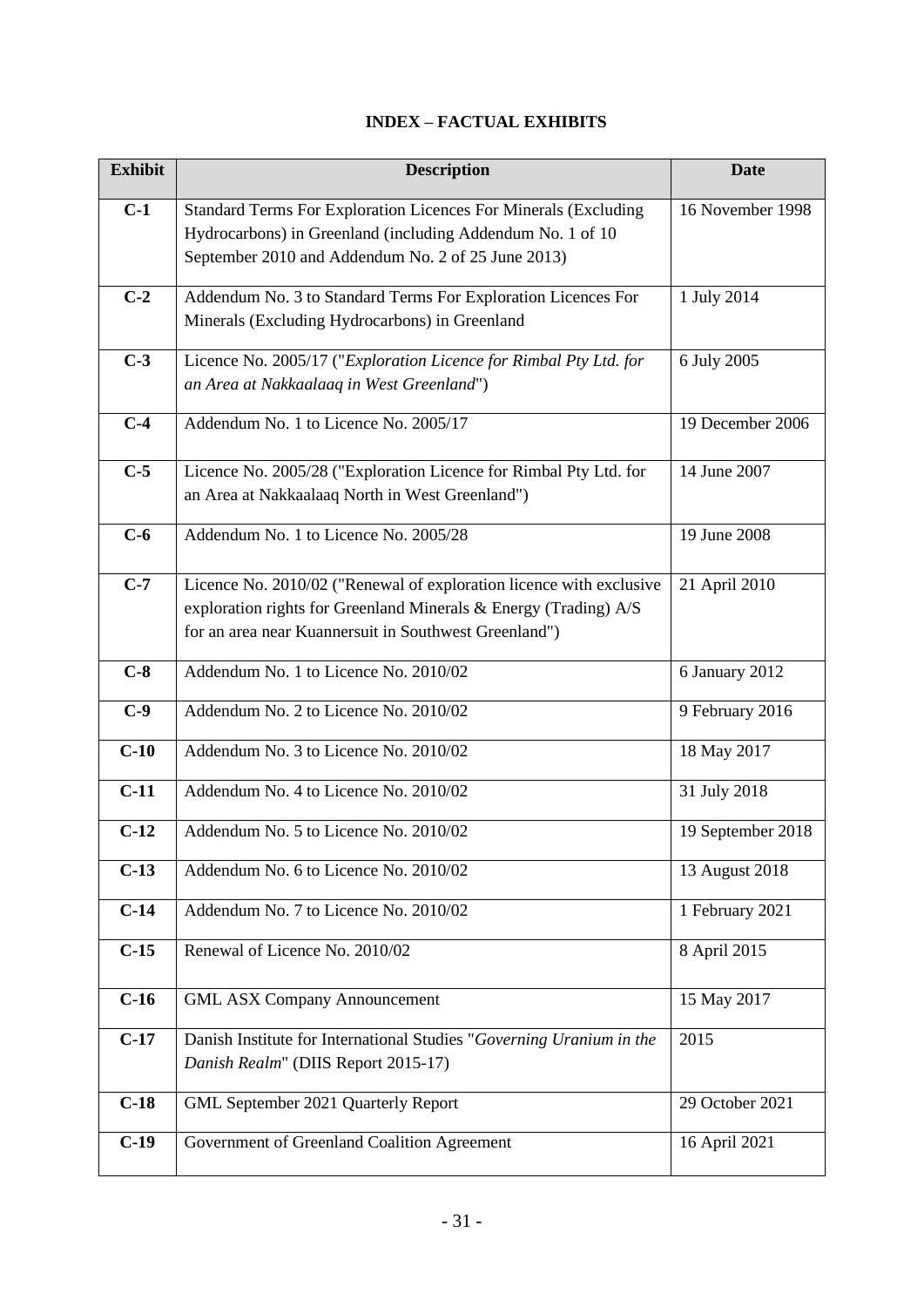| <b>Exhibit</b> | <b>Description</b>                                                                                                                                                   | <b>Date</b>                           |
|----------------|----------------------------------------------------------------------------------------------------------------------------------------------------------------------|---------------------------------------|
| $C-20$         | Government of Greenland Public Announcement "Government of<br>Greenland supports mining activities, despite no to uranium"<br>(Minister Naaja Nathanielsen)          | 7 May 2021                            |
| $C-21$         | Response to letter dated 19 April 2021 from Office of the High<br>Commissioner for Human Rights mandate holders, ref. AL DNK<br>2/2021                               | 1 July 2021                           |
| $C-22$         | T Munk Viruses, "Note on uranium replacement remains secret",<br>Sermitsiaq Newspaper Article                                                                        | 2 December 2021                       |
| $C-23$         | Email chain between Greenland Ministry of Mineral Resources and<br>Greenland Minerals dated 4 November 2021 to 13 December 2021                                      | 4 November 2021 -<br>13 December 2021 |
| $C-24$         | Greenland Ministry of Mineral Resources Minutes from meeting<br>regarding the Kuannersuit-project                                                                    | 15 December 2021                      |
| $C-25$         | <b>GML ASX Company Announcement</b>                                                                                                                                  | 20 December 2021                      |
| $C-26$         | T Juncher Jørgensen, "Naaja Nathanielsen: Not agreeing with<br>Greenland Minerals' interpretation", Sermitsiaq Newspaper Article                                     | 14 January 2022                       |
| $C-27$         | Naalakkersuisut Answers to Questions under s 37 of the Rules of<br>Procedure of the Inatsisartut on Possible Claims for Damages as a<br>Violation of the Uranium Act | 1 March 2022                          |
| $C-28$         | Follow-up Questions to Naalakkersuisut under s 37 of the Rules of<br>Procedure of the Inatsisartut                                                                   | 2 March 2022                          |
| $C-29$         | Further Naalakkersuisut Answers to Questions under s 37 relating to<br>Possible Claims for Damages Arising from the Uranium Act                                      | 21 March 2022                         |